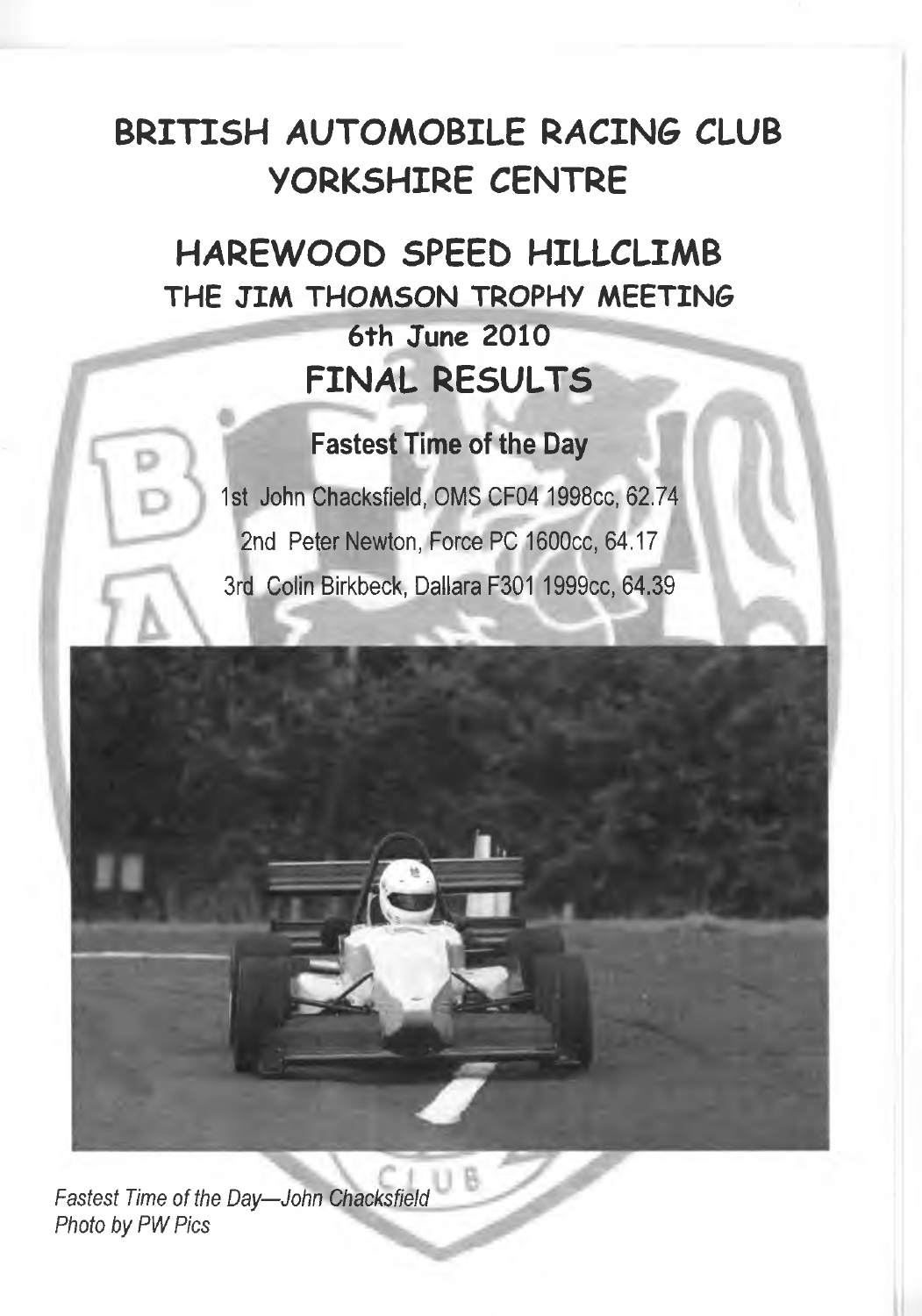### **Class Winners**

**Geoff Stallard, Ginetta G12 1690cc, 75.12 Tim Harrison, Morgan 4/4 2000cc, 77.22 Simon Wilson, Porsche 924, 2000Scc, 71.99** Neil Walmsley, MG Midget 1500cc, 105.24 **Christopher England, MG Midget 1370cc, 79.56 John Weedon, Triumph TR5 2700cc, 79.25** Alan Furness, Reliant Scimitar GTE 3091cc, 79.83 **Robert Bellerby, Peugeot 205 1360cc, 77.47 Richard Vale, VW Polo 1341 See, 76.38 Kenny Brookes, Mitsubishi EVO 5 RS 2400T, 71.48 Henry Moorhouse, Westfield SE 1600cc, 72.65** Simon Green, Westfield Duratec 2261cc, 71.74 **David Ormerod Jnr, Lotus Elise 1800cc, 75.34 Vini Dobson, VW Golf 1999cc, 69.17 Mike Clarke, Westfield 1398cc, 67.37 Karl Jackson, Ariel Atom 1998S, 70.20 Dale Cordingley, Radical Prosport 1300cc, 68.81 Graham Smith, QMS 2000M IIOOcc, 71.50 David Sturdy, Van Diemen 1598cc, 73.40 Peter Newton, Force PC 1600cc, 64.17 John Chacksfield, QMS CF04 1998cc, 62.74**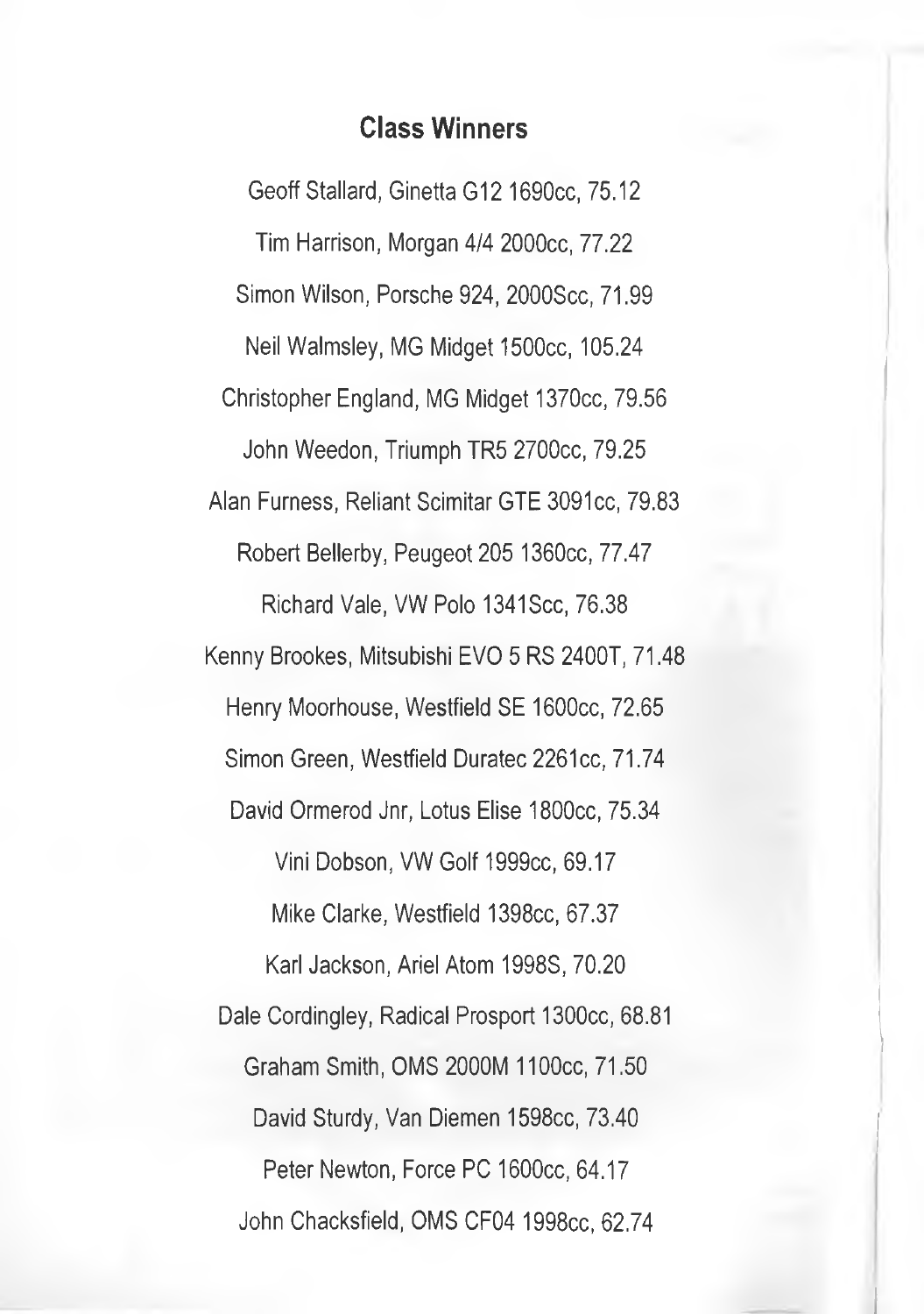## **RESULTS-THE JIM THOMSON TROPHY MEETING-6th June 2010**

#### **Class 11 GINETTACARS**

**Record 61.16 11-Apr-04**

**Holder Bill Hutchins Ginetta G27 V8**<br>Ch No. Name Car

|  | Ch No. Name        | Car              | CC. | R1         | R2           | R3    | R4 | <b>Best</b> | Pos | <b>Points</b> |
|--|--------------------|------------------|-----|------------|--------------|-------|----|-------------|-----|---------------|
|  | 18 Geoff Stallard  | Ginetta G12 1690 |     | 76.99      | 75.12        |       |    | 75.12       |     |               |
|  | 19 Martin Jones    | Ginetta G17 998  |     | <b>DNF</b> | 92.92        | 75.93 |    | 75.93 2     |     |               |
|  | 16 Matthew Eady    | Ginetta G4 1998  |     | 80.17      | 107.75 77.47 |       |    | 77.47 3     |     |               |
|  | 17 Graham Beale    | Ginetta G33 1993 |     | 98.05      | 84.12        | 80.28 |    | 80.28       | 4   |               |
|  | 15 Mark Paterson   | Ginetta G15 998  |     | 83.59      | 82.42        |       |    | 82.42 5     |     |               |
|  | 14 Richard Branson | Ginetta G15 998  |     | 90.62      | 88.45        | 88.03 |    | 88.03       | -6  |               |

#### **Class 13 MORGAN CARS**

**Record 65.68 04-Jun-06**

|      | Holder Steve McDonald | Morgan $+8$ 3500 $cc$ |      |       |       |                |    |       |     |               |
|------|-----------------------|-----------------------|------|-------|-------|----------------|----|-------|-----|---------------|
|      | Ch No. Name           | Car                   | CC.  | R1    | R2    | R <sub>3</sub> | R4 | Best  | Pos | <b>Points</b> |
|      | 33 Tim Harrison       | Morgan 4/4 2000       |      | 78.91 | 78.39 | 77.22          |    | 77.22 |     |               |
|      | 726 Chris Martin      | Morgan $+4$ 2196      |      | 79.14 | 78.85 | 78.48          |    | 78.48 | 2   |               |
|      | 26 Granville Martin   | Morgan $+4$ 2196      |      | 80.12 | 78.81 | 78.65          |    | 78.65 | 3   |               |
|      | 35 Chris Bailey       | Morgan +4 1994        |      | 79.79 | 80.50 | 80.42          |    | 79.79 | 4   |               |
|      | 29 Ray Eatock         | Morgan 4/4 1800       |      | 81.53 | 81.35 | 79.80          |    | 79.80 | -5  |               |
|      | 28 Nigel Ledger-Lomas | Morgan $+8$ 3500      |      | 81.41 | 79.95 |                |    | 79.95 | 6   |               |
|      | 30 Clive Glass        | Morgan $+8$ 3900      |      | 82.19 | 82.62 | 80.05          |    | 80.05 | 7   |               |
| 32 - | Brian Lee             | Morgan 4/4 1796       |      | 84.62 | 82.84 | 80.53          |    | 80.53 | 8   |               |
|      | 36 David Gibson       | Morgan +4 2198        |      | 87.70 | 84.30 | 80.90          |    | 80.90 | 9   |               |
|      | 25 Richard Smith      | Morgan 4/4 1598       |      | 83.03 | 82.04 | 81.06          |    | 81.06 | 10  |               |
| 34   | John Stephens         | Morgan 4/4 1598       |      | 81.69 | 81.54 | 81.36          |    | 81.36 | 11  |               |
|      | 22 Maurice Dempsey    | Morgan +4 1994        |      | 83.98 | 82.84 | 84.17          |    | 82.84 | 12  |               |
|      | 735 Michele Bailey    | Morgan +4 1994        |      | 86.41 | 85.93 | 85.01          |    | 85.01 | 13  |               |
|      | 31 Gavin Rintoul      | Morgan +4 1994        |      | 89.98 | 88.36 | 87.34          |    | 87.34 | 14  |               |
| 27 - | Nigel Housley         | Morgan 4/4 1600       |      | 93.22 | 91.92 | 89.75          |    | 89.75 | 15  |               |
| 24   | David Simpson         | Morgan +8             | 3999 |       |       |                |    |       |     |               |
|      |                       |                       |      |       |       |                |    |       |     |               |

#### **Morgan class results on handicap**

| 1st  | 33  | <b>Tim Harrison</b>  |
|------|-----|----------------------|
| 2nd  | 29  | Ray Eatock           |
| 3rd  | 32  | <b>Brian Lee</b>     |
| 4th  | 25  | <b>Richard Smith</b> |
| 5th  | 35  | Chris Bailey         |
| 6th  | 34  | John Stephens        |
| 7th  | 726 | Chris Martin         |
| 8th  | 36  | Dave Gibson          |
| 9th  | 26  | Granville Martin     |
| 10th | 22  | Maurice Dempsey      |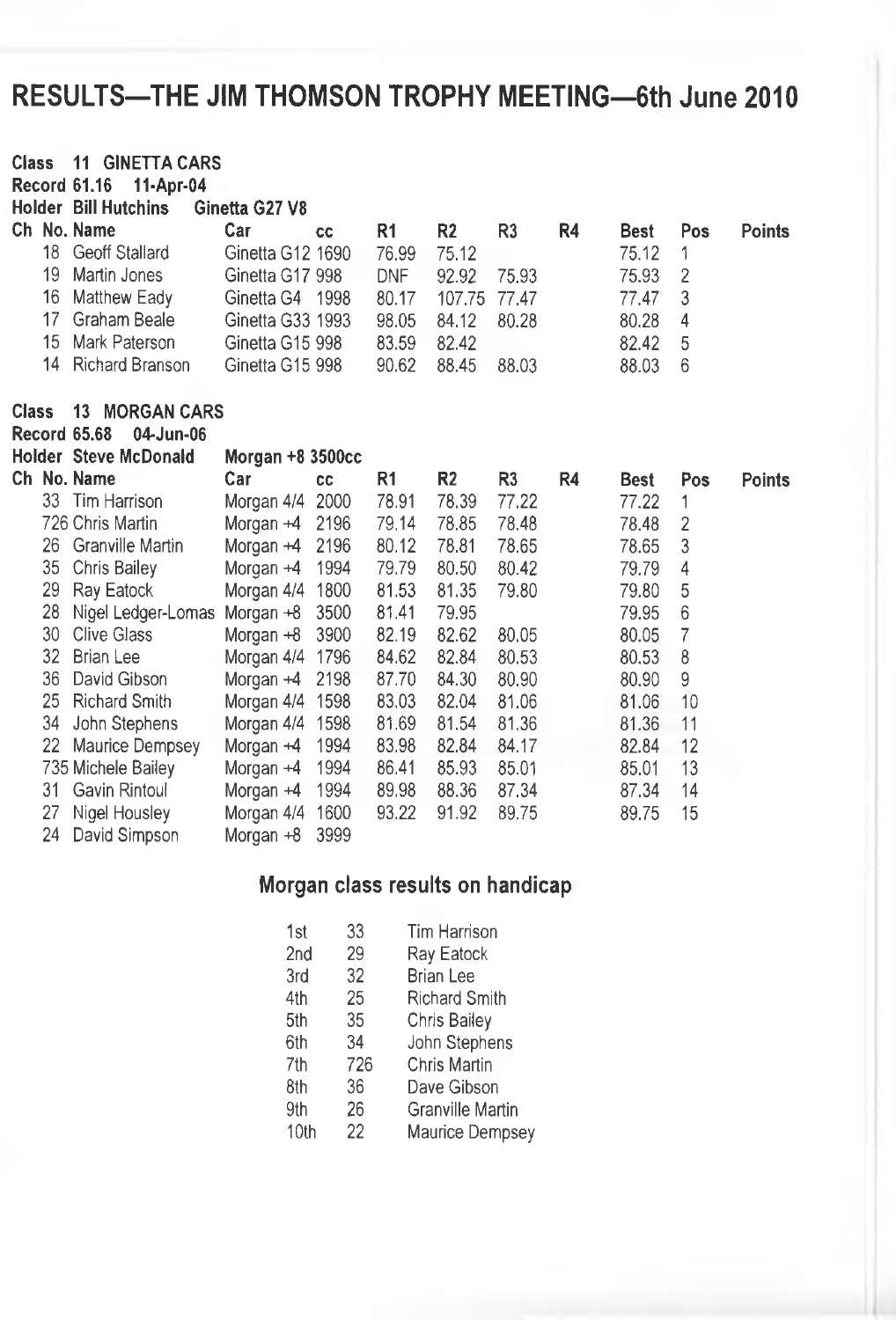#### **Class 14 PORSCHE CARS**

**Record 62.37 08-Jun-08**

|              |    | <b>Holder Colin Belton</b>                                                         | Porsche993 RSR 3,820cc |            |                |                |                |                |             |     |               |
|--------------|----|------------------------------------------------------------------------------------|------------------------|------------|----------------|----------------|----------------|----------------|-------------|-----|---------------|
|              |    | Ch No. Name                                                                        | Car                    | <b>CC</b>  | R <sub>1</sub> | R <sub>2</sub> | R <sub>3</sub> | <b>R4</b>      | Best        | Pos | <b>Points</b> |
|              |    | 43 Simon Wilson                                                                    | Porsche 924 2000S      |            | 71.99          | 72.49          | 99.91          |                | 71.99       | 1   |               |
|              |    | 175 Ian Wadsworth                                                                  | Porsche 911 2993       |            | 75.46          | 74.32          | 73.58          |                | 73.58       | 2   |               |
|              |    |                                                                                    | Carrera                |            |                |                |                |                |             |     |               |
|              | 49 | Tim Barber                                                                         | Porsche 911 2998       |            | 76.73          | 75.88          | 73.76          |                | 73.76       | 3   |               |
|              | 38 | Simon Butterworth                                                                  | Porsche                | 3200       | 76.21          | 76.57          | 74.66          |                | 74.66       | 4   |               |
|              |    |                                                                                    | <b>Boxter</b>          |            |                |                |                |                |             |     |               |
|              |    | 752 Ben Evans                                                                      | Porsche                | 3164       | 77.71          | 77.76          | 74.98          |                | 74.98       | 5   |               |
|              |    |                                                                                    | Carrera                |            |                |                |                |                |             |     |               |
|              | 44 | David Hilton                                                                       | Porsche 911 3000       |            | 77.76          | 76.53          | 76.19          |                | 76.19       | 6   |               |
|              | 50 | Graham Rose                                                                        | Porsche 924 2500       |            | 80.13          | 76.47          | 76.45          |                | 76.45       | 7   |               |
|              |    | 42 Stuart Maclean                                                                  | Porsche 924 2000       |            | 77.96          | 78.60          | 76.93          |                | 76.93       | 8   |               |
|              |    | 52 Geraint Evans                                                                   |                        |            |                |                |                |                |             | 9   |               |
|              |    |                                                                                    | Porsche 9113194        |            | 102.07         | 77.20          | 77.85          |                | 77.20       |     |               |
|              |    | 48 Wayne Eason                                                                     | Porsche 914 3000       |            | 79.10          | 79.41          | 78.07          |                | 78.07       | 10  |               |
|              |    | 746 Simon Butterworth                                                              | Porsche 924 2500       |            | 79.57          | 88.14          | 78.26          |                | 78.26       | 11  |               |
|              | 41 | David Chivers                                                                      | Porsche 9113000        |            | 83.37          | 78.53          | 79.20          |                | 78.53       | 12  |               |
|              | 45 | Jonathan Thompson Porsche 944 2500                                                 |                        |            | 82.66          | 81.21          | 78.82          |                | 78.82       | 13  |               |
|              | 51 | Karl Lupton                                                                        | Porsche 944 3000S      |            | 108.95 85.88   |                | 79.34          |                | 79.34       | 14  |               |
|              |    | 46 Ben Butterworth                                                                 | Porsche 924 2500       |            | 81.86          | 80.28          | 80.25          |                | 80.25       | 15  |               |
|              |    | 40 Pedro Moriyon                                                                   | Porsche 933 3600       |            | 82.58          | 80.84          | 82.01          |                | 80.84       | 16  |               |
|              |    | 47 Andrew Jeff                                                                     | Porsche 944 2479       |            | 81.87          | 93.43          | DNF            |                | 81.87       | 17  |               |
|              | 37 | David Pattison                                                                     | Porsche 924 2500       |            | 99.48          | 86.65          | 84.71          |                | 84.71       | 18  |               |
|              |    | 39 Christopher Miles                                                               | Porsche 944 2500       |            | 88.84          | 87.73          | 85.98          |                | 85.98       | 19  |               |
| Class        |    | <b>15AMG CARS Group 1 Cars</b><br>Record 69.77<br>13-May-00<br>Holder Allan Inwood | <b>MG Midget</b>       | $1,380$ cc |                |                |                |                |             |     |               |
|              |    | Ch No. Name                                                                        | Car                    | CC         | R <sub>1</sub> | R <sub>2</sub> | R <sub>3</sub> | R <sub>4</sub> | <b>Best</b> | Pos | <b>Points</b> |
|              |    | 54 Neil Walmsley                                                                   | MG Midget 1500         |            |                | 105.24 103.65  | 100.85         |                | 105.24      | 1   |               |
|              |    |                                                                                    |                        |            |                |                |                |                |             |     |               |
| <b>Class</b> |    | 15BMG CARS Group 2 & 3 Cars<br>Record 66.28<br>19-Sep-08                           |                        |            |                |                |                |                |             |     |               |
|              |    | <b>Holder David Morrison</b>                                                       | <b>MG Midget</b>       | 1,380 cc   |                |                |                |                |             |     |               |
|              |    | Ch No. Name                                                                        | Car                    | CC         | R1             | R <sub>2</sub> | R <sub>3</sub> | R4             | <b>Best</b> | Pos | <b>Points</b> |
|              |    | 56 Christopher England MG Midget 1370                                              |                        |            | 103.10 81.70   |                | 79.56          |                | 79.56       | 1   |               |
| <b>Class</b> |    | <b>16 TR REGISTER CARS</b><br><b>Record 65.37</b><br>11-May-02                     |                        |            |                |                |                |                |             |     |               |
|              |    | Holder Hugh Maund                                                                  | TR7 V8 4600cc          |            |                | R <sub>2</sub> | R <sub>3</sub> | R4             |             | Pos | <b>Points</b> |
|              |    | Ch No. Name                                                                        | Car                    | cc         | R <sub>1</sub> |                |                |                | Best        |     |               |
|              | 61 | John Weedon                                                                        | Triumph                | 2700       | 81.47          | 79.25          |                |                | 79.25       | 1   |               |
|              |    |                                                                                    | TR5                    |            |                |                |                |                |             |     |               |
|              |    | 60 Kevin Bryant                                                                    | Triumph<br>TR3A        | 1991       | 98.85          | 95,80          | 109.47         |                | 95.80       | 2   |               |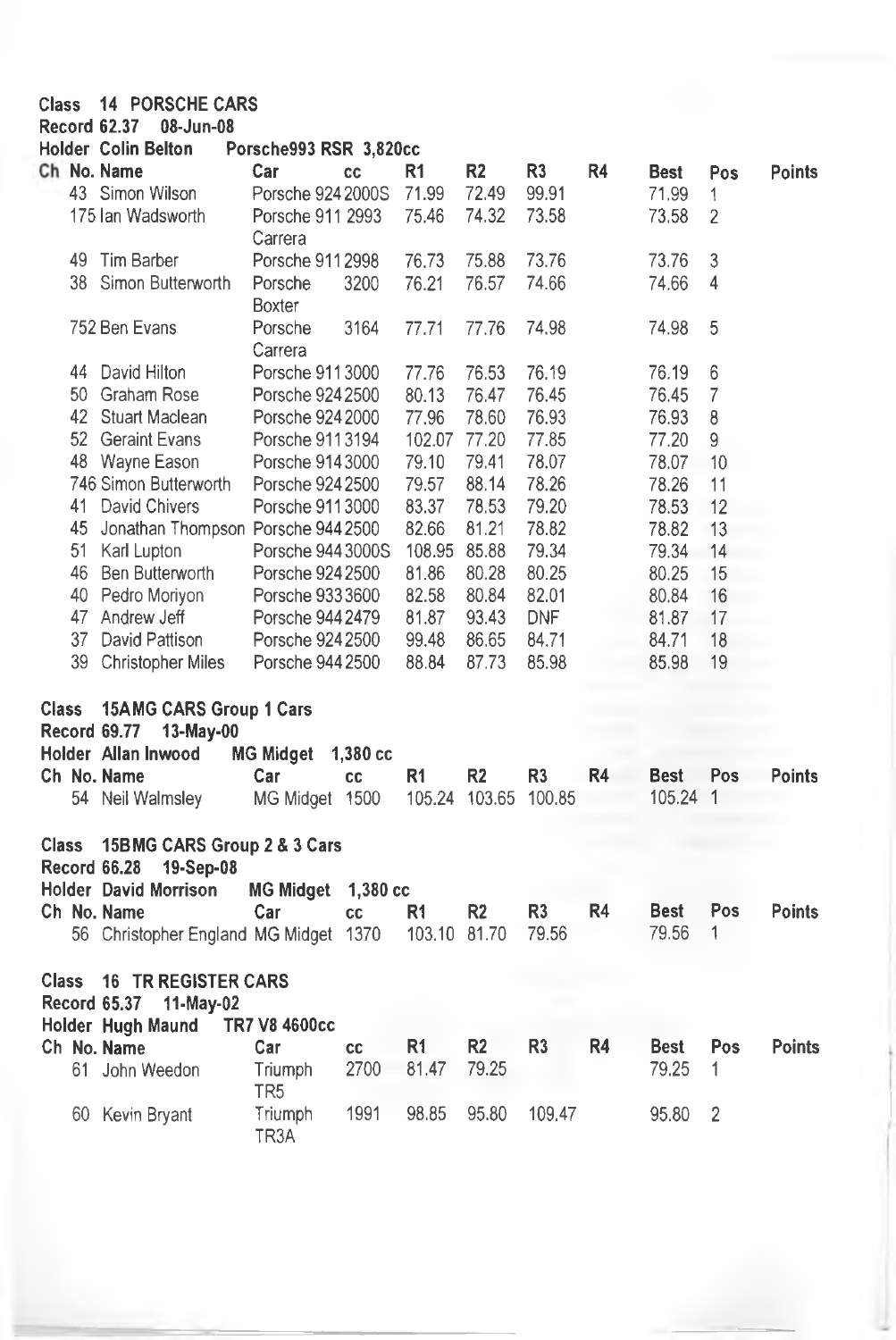#### **Class 20 Reliant Scimitar & Sabre Owners Club**

#### **Record 64.02 4-Jun-06**

#### **Holder Ben Gough Reliant Scimitar GTE 2994Scc**

|     | Ch No. Name          | Car           | cc    | R1     | R <sub>2</sub> | R <sub>3</sub> | R4 | Best  | Pos            | <b>Points</b> |
|-----|----------------------|---------------|-------|--------|----------------|----------------|----|-------|----------------|---------------|
|     | 71 Alan Furness      | Reliant       | 3091  | 81.00  | 82.73          | 79.83          |    | 79.83 | 1              |               |
|     |                      | Scimitar GTE  |       |        |                |                |    |       |                |               |
| 67  | Jonathan Allatt      | Reliant       | 2994  | 85.11  | 82.62          | 80.33          |    | 80.33 | $\overline{2}$ |               |
|     |                      | Scimitar GTE  |       |        |                |                |    |       |                |               |
| 69. | Stephen              | Reliant       | 2994  | 80.47  | 80.44          | 84.56          |    | 80.44 | -3             |               |
|     | Abercrombie          | Scimitar      |       |        |                |                |    |       |                |               |
|     | 70 Nick Hall         | Reliant       | 1809T | 82.47  | 83.98          | 81.98          |    | 81.98 | $\overline{4}$ |               |
|     |                      | Scimitar      |       |        |                |                |    |       |                |               |
| 66. | <b>Brian Crouch</b>  | Reliant       | 2994  | 94.06  | 93.60          | 92.80          |    | 92.80 | 5              |               |
|     |                      | Scimitar SE5A |       |        |                |                |    |       |                |               |
| 65. | Paul Andrews         | Reliant       | 2994  | 197.71 | 103.30 93.96   |                |    | 93.96 | 6              |               |
|     |                      | Scimitar GTE  |       |        |                |                |    |       |                |               |
|     | 768 Charles Armitage | Reliant       | 2998  |        |                |                |    |       |                |               |
|     |                      | Scimitar SE5  |       |        |                |                |    |       |                |               |
|     | 68 Peter Brown       | Reliant       | 2994  |        |                |                |    |       |                |               |
|     |                      | Scimitar      |       |        |                |                |    |       |                |               |
|     |                      |               |       |        |                |                |    |       |                |               |

#### **Class 1A Road Modified Saloon & Sports up to 1400cc**

#### **Sponsor David Auden - Rallycar Insurance**

**Holder Steve Foster PEUGEOT 205 1,360**

|  | Record 67.65 04/06/2006 Bogey 87.65 |          |                 |                |                |                |    |         |                |               |
|--|-------------------------------------|----------|-----------------|----------------|----------------|----------------|----|---------|----------------|---------------|
|  | Ch No. Name                         | Car      | <b>CC</b>       | R <sub>1</sub> | R <sub>2</sub> | R <sub>3</sub> | R4 | Best    | Pos            | <b>Points</b> |
|  | H 75 Robert Bellerby                |          | Peugeot 2051360 | 82.19          | 78.09          | 77.47          |    | 77.47   |                | 10.18         |
|  | 73 Martin Rowe                      |          | Peugeot 1061360 | 80.22          | 79.14          | 79.60          |    | 79.14 2 |                |               |
|  | 775 David Sykes                     |          | Peugeot 2051360 | 82.46          | 80.28          | 79.58          |    | 79.58 3 |                |               |
|  | 74 James Hudson                     |          | Peugeot 2051360 | 79.78          | 80.60          | 85.23          |    | 79.78   | $\overline{4}$ |               |
|  | 72 David Taylor                     | Morris   | 1380            | 87.01          | 85.25          | 82.44          |    | 82.44   | - 5            |               |
|  |                                     | Cooper S |                 |                |                |                |    |         |                |               |

#### **Class IB Road Modified Saloon & Sport over 1400cc and up to 2000cc**

|    |     | <b>Holder</b> David Sturdy | <b>VW Polo</b><br>1.275  |           |                |                |                |                |       |     |               |
|----|-----|----------------------------|--------------------------|-----------|----------------|----------------|----------------|----------------|-------|-----|---------------|
|    |     | Record 66.92<br>30/08/2009 | Bogey<br>86.92           |           |                |                |                |                |       |     |               |
|    |     | Ch No. Name                | Car                      | <b>CC</b> | R <sub>1</sub> | R <sub>2</sub> | R <sub>3</sub> | R <sub>4</sub> | Best  | Pos | <b>Points</b> |
| Н. |     | 94 Richard Vale            | VW Polo                  | 1341S     | 79.08          | 77.33          | 76.38          |                | 76.38 |     | 10.54         |
| H. |     | 92 Steve Mitchell          | Peugeot 205 1905         |           | 79.89          | 79.27          | 77.36          |                | 77.36 | 2   | 9.56          |
| Н. | 83  | Daniel Hollis              | Honda<br>Integra R       | 1797      | 78.45          | 79.05          | 77.78          |                | 77.78 | 3   | 9.14          |
|    |     | 792 Nick Mitchell          | Peugeot 205 1905         |           | 79.70          | 78.89          | 77.79          |                | 77.79 | 4   |               |
|    |     | 86 Tony Clarkson           | Peugeot 205 1900         |           | 79.45          | 79.84          | 77.94          |                | 77.94 | 5   |               |
| H. | 82. | Tim Houseman               | Ford Puma                | 1679      | 81.43          | 79.32          | 78.01          |                | 78.01 | 6   | 8.91          |
|    |     | 90 John Gallagher          | Honda<br>Integra         | 1800      | 80.12          | 78.40          |                |                | 78.40 | 7   |               |
|    | 89. | Ian Corcoran               | Renault<br>Clio Cup      | 1998      | 81.70          | 81.83          | 78.80          |                | 78.80 | 8   |               |
|    | 80. | Colin Smith                | Renault Clio 1998        |           | 79.14          | 79.22          |                |                | 79.14 | 9   |               |
| н  | 81  | Simon Smith                | Ford Focus 1988<br>Zetec |           | 80.33          | 80.26          | 79.42          |                | 79.42 | 10  | 7.50          |
|    |     | 85 Chris Green             | Abarth 500<br>Essess     | 1300T     | 81.38          | 80.89          | 79.51          |                | 79.51 | 11  |               |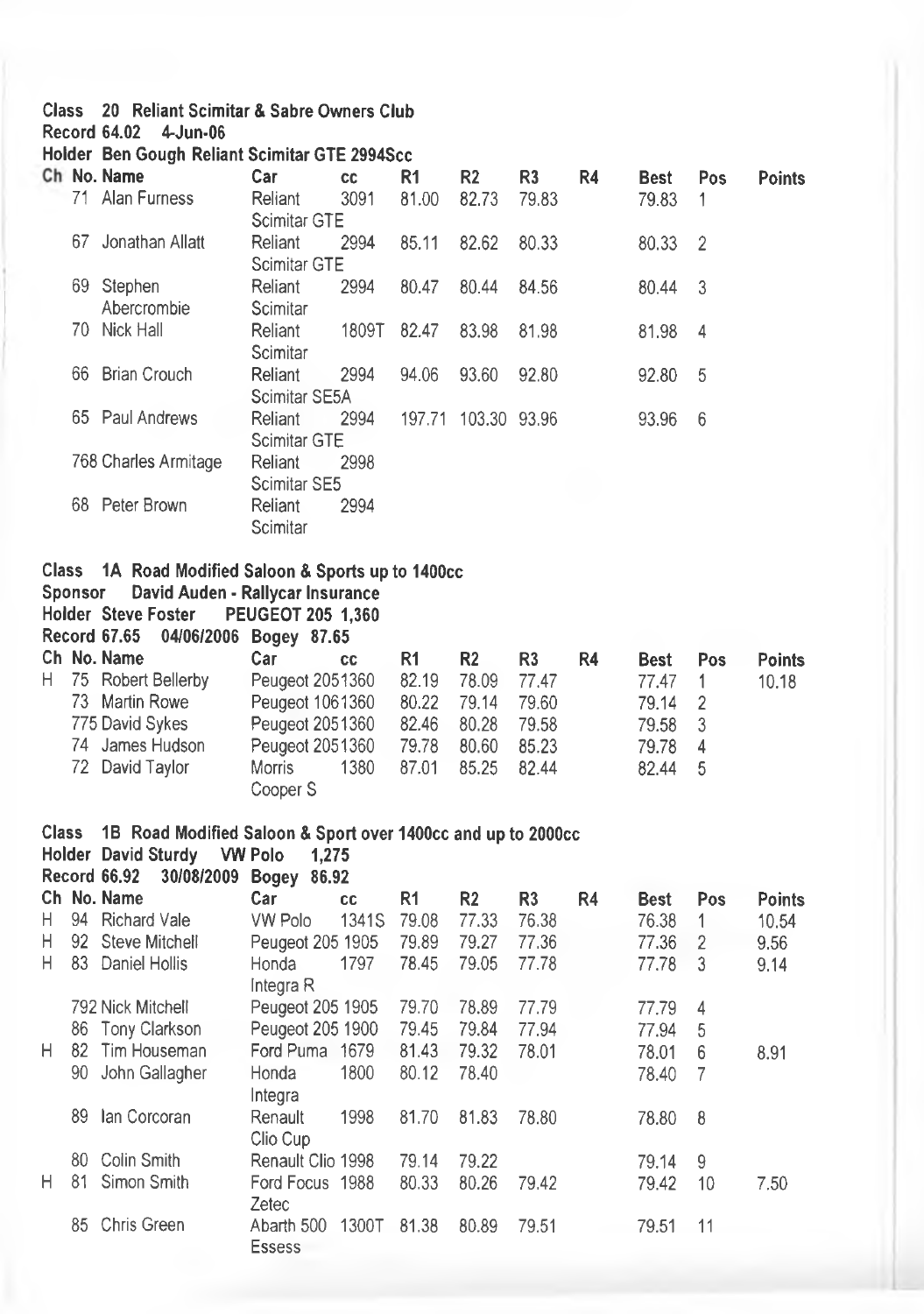|              |                         | Ch No. Name                                                      | Car                                        | cc        | R <sub>1</sub> | R <sub>2</sub> | R <sub>3</sub> | R <sub>4</sub> | <b>Best</b>    | Pos      | <b>Points</b> |
|--------------|-------------------------|------------------------------------------------------------------|--------------------------------------------|-----------|----------------|----------------|----------------|----------------|----------------|----------|---------------|
|              |                         | 84 Richard Windmill                                              | Renault Clio 1998                          |           | 83.88          | 82.35          | 81.63          |                | 81.63          | 12       |               |
| Н.           |                         | 88 Natasha Forret                                                | Mazda MX5 1600                             |           | 83.50          | 81.98          | 208.25         |                | 81.98          | 13       | 4.94          |
|              |                         | 79 Darren Porter                                                 | BMW <sub>Z3</sub>                          | 1895      | 83.66          | 82.97          | 82.98          |                | 82.97          | 14       |               |
|              |                         |                                                                  | Roadster                                   |           |                |                |                |                |                |          |               |
|              |                         | 98 Robert Smith<br>787 James Robb                                | Nissan Sunny1998T 85.29<br>Toyota MR2 1587 |           | 89.86          | 85.46<br>88.01 | 84.33<br>85.84 |                | 84.33<br>85.84 | 15<br>16 |               |
|              | 87                      | Tim Robb                                                         | Toyota MR2 1587                            |           | 93.31          | 89.76          | 88.12          |                | 88.12          | 17       |               |
|              | 91                      | Michael Hartley                                                  | Peugeot 205 1905                           |           |                |                |                |                |                |          |               |
|              |                         |                                                                  |                                            |           |                |                |                |                |                |          |               |
| <b>Class</b> |                         | 1C Road Modified Saloon & Sports over 2000cc                     |                                            |           |                |                |                |                |                |          |               |
|              |                         | Holder Paul Martin MITSUBISHI EVO 6 2,300                        |                                            |           |                |                |                |                |                |          |               |
|              |                         | <b>Record 62.36</b>                                              | 06/06/2009 Bogey 82.36                     |           |                |                |                |                |                |          |               |
|              |                         | Ch No. Name                                                      | Car                                        | cc        | R1             | R2             | R3             | R4             | Best           | Pos      | <b>Points</b> |
| н            |                         | 102 Kenny Brookes                                                | Mitsubishi                                 | 2400T     | 75.05          | 71.70          | 71.48          |                | 71.48          | 1        | 10.88         |
|              |                         |                                                                  | Evo 5 RS                                   |           |                |                |                |                |                |          |               |
| H            |                         | 902 Paul Martin                                                  | Mitsubishi                                 | 2400T     | 89.39          | 73.94          | 71.77          |                | 71.77          | 2        | 10.59         |
|              |                         |                                                                  | Evo 5 RS                                   |           |                |                |                |                |                |          |               |
|              |                         | 97 Bob Potts                                                     | Subaru                                     | 1994T     | 76.86          | 75.56          | 77.35          | 75.23          | 75.23          | 3        |               |
| Н.           |                         | 101 Paul Houghton                                                | Impreza<br>Porsche 924 2479                |           | 82.35          | 81.04          | 79.66          |                | 79.66          | 4        | 2.70          |
|              |                         | 100 Doug Smith                                                   | Porsche 911 3200                           |           | 85.57          | 81.44          | 81.66          |                | 81.44          | 5        |               |
|              |                         | 901 Adrian Winnard                                               | Porsche 924 2479                           |           | 82.10          | 83.27          | 81.57          |                | 81.57          | 6        |               |
|              |                         |                                                                  |                                            |           |                |                |                |                |                |          |               |
|              | Class                   | 2A Road Modified Kit, Replica Etc up to 1700cc                   |                                            |           |                |                |                |                |                |          |               |
|              |                         |                                                                  |                                            |           |                |                |                |                |                |          |               |
|              |                         | Holder Henry Moorhouse                                           | <b>Westfield SE</b>                        | 1.600     |                |                |                |                |                |          |               |
|              |                         | <b>Record 62.46</b><br>08/05/2010                                | Bogey 81.14                                |           |                |                |                |                |                |          |               |
|              |                         | Ch No. Name                                                      | Car                                        | cс        | R <sub>1</sub> | R <sub>2</sub> | R <sub>3</sub> | R <sub>4</sub> | Best           | Pos      | <b>Points</b> |
| H.           |                         | 110 Henry Moorhouse                                              | Westfield SE1600                           |           | 74.35          | 81.74          | 72.65          |                | 72.65          | 1        | 8.49          |
|              |                         | 109 Martin Parkes                                                | Westfield SE1700                           |           | 81.04          | 77.91          | 76.94          |                | 76.94          | 2        |               |
|              |                         | 107 Richard Abraham                                              | Westfield SE1700                           |           | 86.60          | 83.91          | 81.67          |                | 81.67          | 3        |               |
|              |                         | 99 Stephen Lomas                                                 | Caterham 7 1700                            |           | 102.34 87.62   |                | 85.80          |                | 85.80          | 4        |               |
|              |                         | 108 Paul Barrow                                                  | Caterham 7 1700                            |           | 93.34          | 87.24          | 87.88          |                | 87.24          | 5        |               |
|              |                         | 106 Peter Rosenthal                                              | Fisher Fury 1596                           |           | 92.96          | 92.33          | 88.05          |                | 88.05          | 6        |               |
|              |                         |                                                                  |                                            |           |                |                |                |                |                |          |               |
|              | Class<br><b>Sponsor</b> | 2B Road Modified Kit, Replica Etc over 1700cc<br><b>KT Green</b> |                                            |           |                |                |                |                |                |          |               |
|              |                         | <b>Holder Simon Green</b>                                        | <b>Westfield Duratec</b>                   | 2,261     |                |                |                |                |                |          |               |
|              |                         | Record 61.49                                                     | 08/05/2010 Bogey 80.28                     |           |                |                |                |                |                |          |               |
|              |                         | Ch No. Name                                                      | Car                                        | <b>CC</b> | R <sub>1</sub> | R2             | R3             | R4             | <b>Best</b>    | Pos      | <b>Points</b> |
| H.           |                         | 116 Simon Green                                                  | Westfield                                  | 2261      | 75.40          | 73.93          | 71.74          |                | 71.74          | 1        | 8.54          |
|              |                         |                                                                  | Duratec                                    |           |                |                |                |                |                |          |               |
|              |                         | 114 David Greenwood                                              | Westfield SE1998                           |           | 74.61          | 73.76          | 74.06          |                | 73.76          | 2        |               |
|              |                         | 948 James Wilkinson                                              | Autotune                                   | 3500      | 83.96          | 78.65          | 81.95          |                | 78.65          | 3        |               |
|              |                         |                                                                  | Gemini                                     |           |                |                |                |                |                |          |               |
|              |                         | 148 Howard Wilkinson                                             | Autotune                                   | 3500      | 87.15          | 85.65          | 87.39          |                | 85.65          | 4        |               |
| н            |                         |                                                                  | Gemini                                     |           |                |                |                |                |                |          |               |
|              |                         | 115 Chris Price                                                  | Car Craft<br>Cyclone                       | 2000T     |                |                |                |                |                |          |               |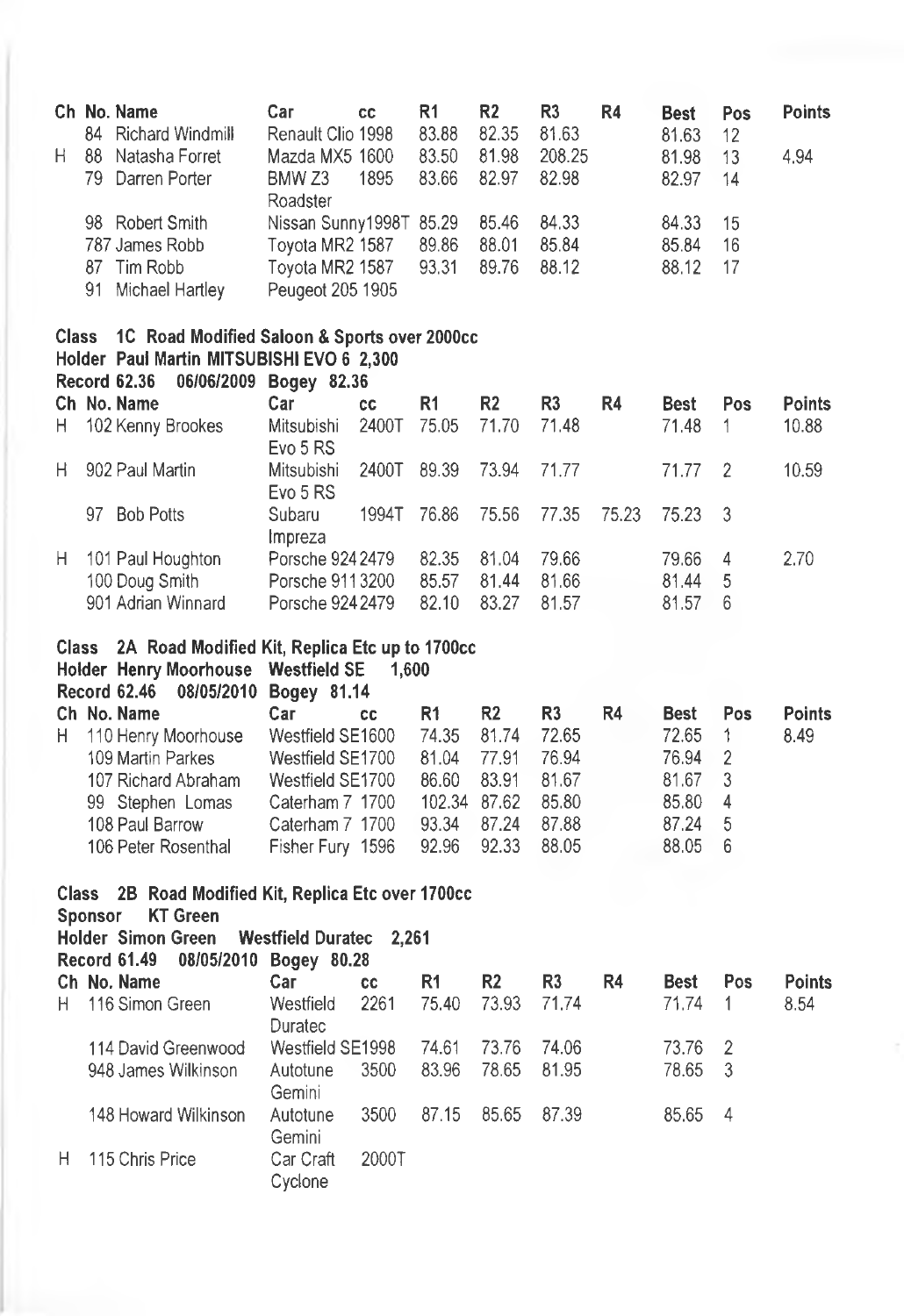| Class 2E Roadgoing Lotus Elise and other non-ferrous Cars<br><b>Sponsor</b><br><b>Pure Lotus</b><br><b>Holder Sarah Bosworth</b><br><b>Record 64.55</b><br>02/08/2009                        | Lotus Elise 1,796<br>Bogey 83.32                                |                    |                                        |                                                         |                                                    |                |                                          |                                      |                                       |
|----------------------------------------------------------------------------------------------------------------------------------------------------------------------------------------------|-----------------------------------------------------------------|--------------------|----------------------------------------|---------------------------------------------------------|----------------------------------------------------|----------------|------------------------------------------|--------------------------------------|---------------------------------------|
| Ch No. Name<br>120 David Ormerod Jnr<br>Н.<br>H.<br>123 Sarah Bosworth<br>Н.<br>121 Tracey Taylor-West Lotus Elise 1796<br>122 Chris Brooks                                                  | Car<br>Lotus Elise 1800<br>Lotus Elise 1796<br>Lotus Elise 1796 | CC                 | R1<br>79.49<br>75.38<br>75.86<br>78.96 | R <sub>2</sub><br>77.46<br><b>DNF</b><br>76.04<br>77.33 | R <sub>3</sub><br>75.34<br>77.73<br>76.42<br>76.33 | R4             | Best<br>75.34<br>75.38<br>75.86<br>76.33 | Pos<br>1<br>$\overline{c}$<br>3<br>4 | <b>Points</b><br>7.98<br>7.94<br>7.46 |
| 920 David Ormerod Snr Lotus Elise 1800<br>H.                                                                                                                                                 |                                                                 |                    | 80.12                                  | 81.70                                                   | 79.32                                              |                | 79.32                                    | 5                                    | 4.00                                  |
| Class<br>3B Modified Production Cars, Excl Kit, Replica 1400cc to 2000cc<br><b>Richard Eggar Insurance</b><br><b>Sponsor</b><br>Holder Mark Waldron Lotus Elise 1,396<br><b>Record 60.51</b> | 07/10/2001 Bogey 80.51                                          |                    |                                        |                                                         |                                                    |                |                                          |                                      |                                       |
| Ch No. Name                                                                                                                                                                                  | Car                                                             | <b>CC</b>          | R <sub>1</sub>                         | R <sub>2</sub>                                          | R <sub>3</sub>                                     | R4             | Best                                     | Pos                                  | <b>Points</b>                         |
| 130 Vinl Dobson<br>Н.<br>127 Mick Davey                                                                                                                                                      | VW Golf<br>Ford Escort 1998<br>Mexico                           | 1999               | 76.84<br>73.85                         | 69.17<br>73.06                                          | 73.62                                              |                | 69.17<br>73.06                           | $\mathbf{1}$<br>$\overline{c}$       | 11.34                                 |
| 78 Dean Maddock                                                                                                                                                                              | Ford Escort 1993                                                |                    | 89.04                                  | 97.65                                                   | 76.38                                              |                | 76.38                                    | 3                                    |                                       |
| 93 David Marshall<br>126 Rob Needham                                                                                                                                                         | Peugeot 205 1905<br>Ford Escort 1998                            |                    | 81.36<br>92.16                         | 79.76<br>91.29                                          | 79.64<br>86.26                                     |                | 79.64<br>86.26                           | 4<br>5                               |                                       |
| 128 Terry Rogers                                                                                                                                                                             | Mk1<br>Frazer                                                   | 1991               | 89.37                                  | <b>DNF</b>                                              |                                                    |                | 89.37                                    | 6                                    |                                       |
| 3F Modified Kit, Replica and Spacefamed Cars up to 1700cc<br><b>Class</b>                                                                                                                    | Nash/AC                                                         |                    |                                        |                                                         |                                                    |                |                                          |                                      |                                       |
| <b>Holder Andrew Griffiths</b>                                                                                                                                                               | Caterham 7 1,396                                                |                    |                                        |                                                         |                                                    |                |                                          |                                      |                                       |
| <b>Record 57.32</b><br>05/07/2009                                                                                                                                                            | Bogey 77.32                                                     |                    |                                        |                                                         |                                                    |                |                                          |                                      |                                       |
| Ch No. Name<br>136 Mike Clarke                                                                                                                                                               | Car<br>Westfield                                                | <b>CC</b><br>1398  | R <sub>1</sub><br>72.78                | R <sub>2</sub><br>71.90                                 | R <sub>3</sub><br>67.37                            | R <sub>4</sub> | <b>Best</b><br>67.37                     | Pos<br>1                             | Points                                |
| 135 Nigel Cresswell                                                                                                                                                                          | Fisher Fury 1398                                                |                    | 76.16                                  | 72.85                                                   | 71.08                                              |                | 71.08                                    | $\overline{2}$                       |                                       |
| 134 Ian Tomlinson                                                                                                                                                                            | Locost<br>Se7en                                                 | 1600               | 91.44                                  | 87.31                                                   | 87.88                                              |                | 87.31                                    | 3                                    |                                       |
| 3G Modified Kit, Replica and Spacefamed Cars over 1700cc<br><b>Class</b><br>Holder Tim Coventry Westfield S Eight                                                                            |                                                                 | 5,300              |                                        |                                                         |                                                    |                |                                          |                                      |                                       |
| <b>Record 58.17</b>                                                                                                                                                                          | 06/07/1997 Bogey 78.17                                          |                    |                                        |                                                         |                                                    |                |                                          |                                      |                                       |
| Ch No. Name<br>140 Karl Jackson<br>H.                                                                                                                                                        | Car<br>Ariel Atom                                               | <b>CC</b><br>1998S | R <sub>1</sub><br>70.20                | R <sub>2</sub><br>70.34                                 | R <sub>3</sub><br>70.42                            | R <sub>4</sub> | <b>Best</b><br>70.20                     | Pos<br>1                             | <b>Points</b><br>7.97                 |
| Н.<br>141 David Spaull                                                                                                                                                                       | Westfield<br>SEi                                                | 2000               | 78.55                                  | 78.28                                                   |                                                    |                | 78.28                                    | $\overline{c}$                       |                                       |
| Class 4A Sports Libre and Hillclimb Super Sport Cars up to 2000cc<br>Holder Ed Hollier OMS SC1<br>Record 54.34                                                                               | 1,585                                                           |                    |                                        |                                                         |                                                    |                |                                          |                                      |                                       |
| Ch No. Name                                                                                                                                                                                  | 08/07/2007 Bogey 74.34<br>Car                                   | cс                 | R1                                     | R <sub>2</sub>                                          | R3                                                 | R4             | Best                                     | Pos                                  | <b>Points</b>                         |
| 146 Dale Cordingley<br>Н.                                                                                                                                                                    | Radical<br>Prosport                                             | 1300               | 70.84                                  | 70.54                                                   | 68.81                                              |                | 68.81                                    | 1                                    | 5.53                                  |
| H.<br>147 Les Procter                                                                                                                                                                        | <b>OMS</b><br>SC4CF                                             | 1600               | 73.39                                  | 71.02                                                   | 71.28                                              |                | 71.02                                    | 2                                    | 3.32                                  |
| Н.<br>946 Sarah Cordingley                                                                                                                                                                   | Radical<br>Prosport                                             | 1300               | 72.06                                  | 83.84                                                   | 71.37                                              |                | 71.37                                    | 3                                    | 2.97                                  |
| 145 Graham Midgley                                                                                                                                                                           | OMS SC1B 1300T                                                  |                    |                                        |                                                         |                                                    |                |                                          |                                      |                                       |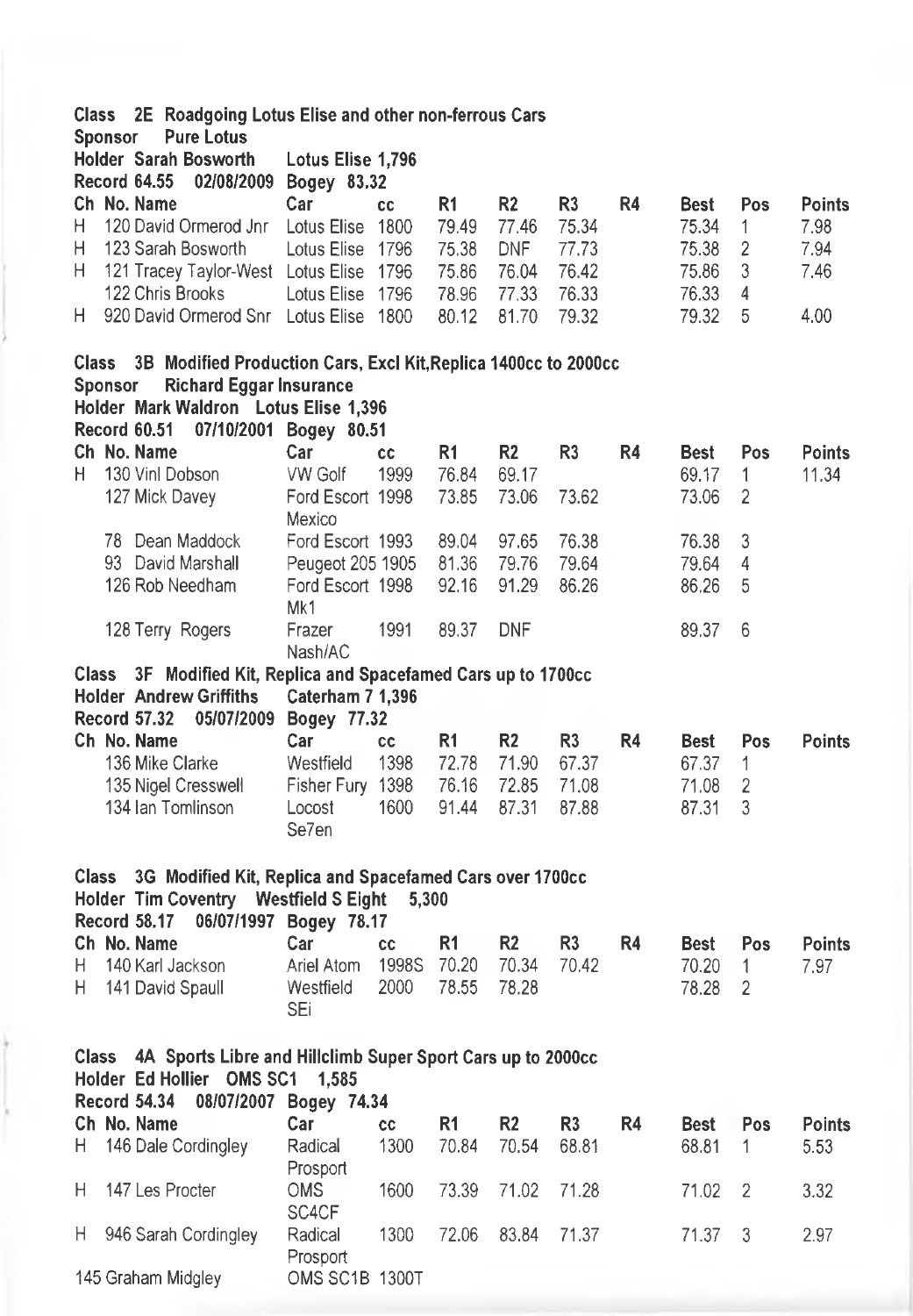| Class        |                | 5A Racing Cars up to 1100cc<br>Holder Mark Hemingway<br><b>Record 52.79</b><br>05/07/2009 | <b>Force HC</b><br>Bogey 72.79 | 1.089     |                |                |                |           |             |                |               |
|--------------|----------------|-------------------------------------------------------------------------------------------|--------------------------------|-----------|----------------|----------------|----------------|-----------|-------------|----------------|---------------|
|              |                | Ch No. Name                                                                               | Car                            | <b>CC</b> | R <sub>1</sub> | R <sub>2</sub> | R <sub>3</sub> | <b>R4</b> | <b>Best</b> | Pos            | Points        |
| н            |                | 152 Graham Smith                                                                          | OMS 2000M1100                  |           | 74.15          | 71.50          |                |           | 71.50       | 1              | 1.29          |
| H            |                | 151 Richard Vaughan                                                                       | OMS PR                         | 1100      | 113.76 78.55   |                | DNF            |           | 78.55       | $\overline{2}$ |               |
|              |                | 153 Dave Banner                                                                           | OMS 2000M1098                  |           |                |                |                |           |             |                |               |
| <b>Class</b> |                | 5B Formula Ford 1600 Pre-1994                                                             |                                |           |                |                |                |           |             |                |               |
|              |                | <b>Holder David Bailey</b>                                                                | Swift SC93F                    | 1,600     |                |                |                |           |             |                |               |
|              |                | <b>Record 60.95</b>                                                                       | 11/04/2004 Bogey 80.95         |           |                |                |                |           |             |                |               |
|              |                | Ch No. Name                                                                               | Car                            | CC        | R1             | R <sub>2</sub> | R <sub>3</sub> | <b>R4</b> | <b>Best</b> | Pos            | <b>Points</b> |
| н            |                | 158 David Sturdy                                                                          | Van Diemen 1598                |           | 75.84          | 74.03          | 73.40          |           | 73.40       | 1              | 7.55          |
|              |                | 157 Peter Whittle                                                                         | Swift FB 91 1600               |           | 78.26          | <b>DNF</b>     | 75.82          |           | 75.82       | $\overline{2}$ |               |
|              |                | 159 Ian Thomas                                                                            | Swift SC93F 1600               |           | 79.53          | 76.02          |                |           | 76.02       | 3              |               |
| н.           |                | 156 Nicola Dearden                                                                        | Van Diemen 1600                |           | 86.68          | 92.43          | 84.52          |           | 84.52       | 4              |               |
|              |                |                                                                                           | RF91                           |           |                |                |                |           |             |                |               |
|              |                | Class 5C Racing Cars over 1100cc and up to 1600cc                                         |                                |           |                |                |                |           |             |                |               |
|              | <b>Sponsor</b> | <b>Elite Systems</b><br>Holder Will Hall<br><b>Force HC</b>                               | 1,595                          |           |                |                |                |           |             |                |               |
|              |                | <b>Record 51.90</b>                                                                       | 05/07/2009 Bogey 71.90         |           |                |                |                |           |             |                |               |
|              |                | Ch No. Name                                                                               | Car                            | <b>CC</b> | R <sub>1</sub> | R <sub>2</sub> | R <sub>3</sub> | R4        | <b>Best</b> | Pos            | Points        |
|              |                | 965 Peter Newton                                                                          | Force PC                       | 1600      | 69.47          | 68.90          | 64.17          |           | 64.17       | 1              |               |
| н            |                | 167 Clive Lightburn                                                                       | OMS CF04 1594                  |           | 69.19          | F/R 64.48      |                |           | 64.48       | $\overline{c}$ | 7.42          |
|              |                | 165 David Newton                                                                          | Force PC                       | 1600      | 70.11          | 68.83          | 64.49          |           | 64.49       | 3              |               |
| н            |                | 166 Iain Davidson                                                                         | OMS CF09 1600                  |           | 68.58          | 67.60          | 66.17          |           | 66.17       | $\overline{4}$ | 5.73          |
| н            |                | 967 David Grey                                                                            | OMS CF04 1594                  |           | 71.45          | 71.22          | 66.28          |           | 66.28       | 5              | 5.62          |
| Н            |                | 163 Ed Carter                                                                             | Jedi MK1                       | 1370      | 78.04          | 70.56          |                |           | 70.56       | 6              | 1.34          |
| Η            |                | 963 Steve Carter                                                                          | Jedi MK1                       | 1370      | 82.38          | 72.78          |                |           | 72.78       | $\overline{7}$ |               |
| н            |                | 966 Janet Ford                                                                            | OMS CF09 1600                  |           | 74.94          | 75.80          |                |           | 74.94       | 8              |               |
|              |                | 164 Drew Dawson                                                                           | DJ Firehawk 1298               |           |                |                |                |           |             |                |               |
|              | Class          | 5D Racing Cars Over 1600cc And Up To 2000cc                                               |                                |           |                |                |                |           |             |                |               |
|              |                | 05-Jul-09<br><b>Record 51.87</b>                                                          | Bogey 69.87                    |           |                |                |                |           |             |                |               |
|              |                | <b>Holder Paul Haimes</b>                                                                 | Dallara F301                   | 1,998 cc  |                |                |                |           |             |                |               |
|              |                | Ch No. Name                                                                               | Car                            | <b>CC</b> | R <sub>1</sub> | R <sub>2</sub> | R <sub>3</sub> | <b>R4</b> | <b>Best</b> | Pos            | Points        |
| н            |                | 172 John Chacksfield                                                                      | OMS CF04 1998                  |           | 67.29          | 66.91          | 62.74          |           | 62.74       | 1              | 9.13          |
| н            |                | 170 Colin Birkbeck                                                                        | Dallara F3011999               |           | 68.46          | 64.39          | <b>DNF</b>     |           | 64.39       | 2              | 7.48          |
| н            |                | 171 George Bleasdale                                                                      | Pilbeam                        | 2000      | 74.27          |                |                |           | 74.27       | 3              |               |
|              |                |                                                                                           | <b>MP88</b>                    |           |                |                |                |           |             |                |               |
|              |                | 169 Ken Roberts                                                                           | Van Diemen 1998<br>F2000       |           | 77.63          | 75.72          |                |           | 75.72       | 4              |               |

# **To view entry lists for all events visit [www.harewoodhill.com](http://www.harewoodhill.com)**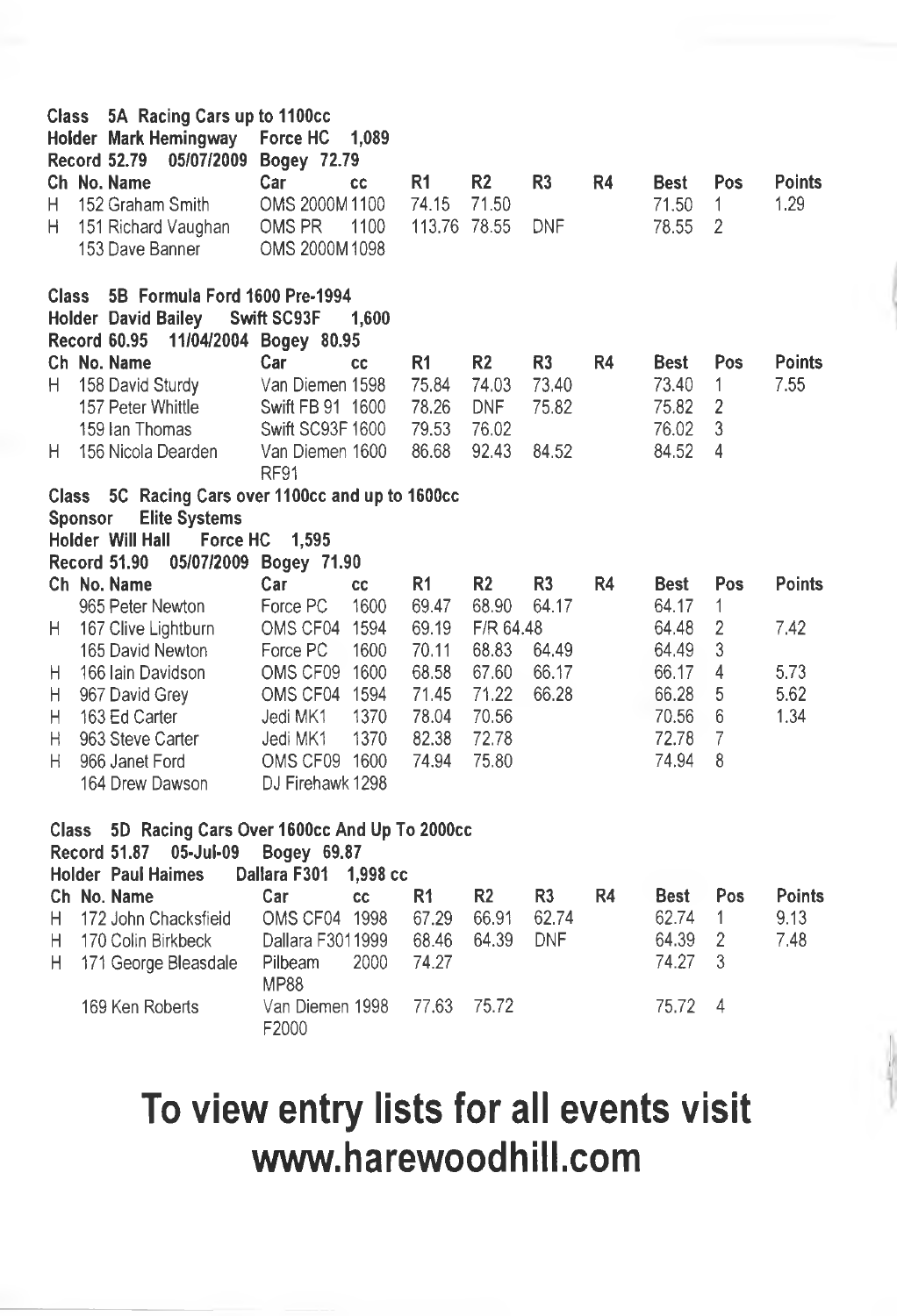| <b>INMIL 1</b> |            |        |       |       |       |            | <b>NO. 51 54</b> | აა    | 54    | ახ    | <b>SD</b> | <b>TIme</b> |
|----------------|------------|--------|-------|-------|-------|------------|------------------|-------|-------|-------|-----------|-------------|
|                | No. S1 S2  | S3     | S4    | S5    | S6    | Time       | 3.1812.48<br>88  | 18.03 | 17.40 | 19.50 | 12.91     | 83.50       |
| 14             | 3.49 12.86 | 18.76  | 19.24 | 21.24 | 15.03 | 90.62      | 89<br>3.65 11.72 | 16.78 | 17.39 | 19.08 | 13.08     | 81.70       |
| 15             | 3.3511.87  | 17.40  | 17.49 | 19.98 | 13.50 | 83.59      | 3.09 11.31<br>90 | 17.04 | 16.43 | 19.55 | 12.70     | 80.12       |
| 16             | 3.59 11.38 | 17.00  | 16.94 | 18.64 | 12.62 | 80.17      | 92<br>3.09 11.23 | 16.67 | 16.91 | 19.27 | 12.72     | 79.89       |
| 17             | 3.06 11.49 | 28.98  |       |       |       | 98.05      | 3.55 11.85<br>93 | 17.17 | 17.08 | 19.10 | 12.61     | 81.36       |
| 18             | 2.98       |        |       |       |       | 76.99      | 94<br>3.28 11.23 | 16.75 | 16.82 | 18.85 | 12.15     | 79.08       |
| 19             | 2.88       |        |       |       |       | <b>DNF</b> | 97<br>2.35 10.59 | 16.62 | 16.79 | 18.10 | 12.41     | 76.86       |
| 22             | 3.40 12.50 | 17.89  | 17.41 | 19.32 | 13.46 | 83.98      | 98<br>3.20 12.32 | 18.08 | 18.01 | 19.91 | 13.77     | 85.29       |
| 25             | 3.45 12.26 | 17.22  | 17.63 | 19.32 | 13.15 | 83.03      | 99 3.57 12.61    | 31.52 | 19.34 | 21.07 | 14.23     | 102.34      |
| 26             | 3.47       |        |       |       |       | 80.12      | 100 3.25 12.15   | 18.16 | 18.36 | 19.95 | 13.70     | 85.57       |
| 27             | 3.6213.98  | 19.64  |       |       |       | 93.22      | 101 3.12 11.72   | 17.40 | 17.08 | 19.53 | 13.50     | 82.35       |
| 28             | 3.15 11.79 |        |       |       | 33.48 | 81.41      | 102 2.69 11.01   | 16.39 | 16.09 | 17.35 | 11.52     | 75.05       |
| 29             | 3.26       |        |       |       |       | 81.53      |                  |       |       | 22.07 |           |             |
|                |            |        |       |       | 37.20 |            | 106 3.00 13.22   | 19.36 | 20.67 |       | 14.64     | 92.96       |
| 30             | 3.49       |        |       |       | 36.54 | 82.19      | 107 3.37 12.19   | 18.35 | 18.57 | 20.51 | 13.61     | 86.60       |
| 31             | 3.30       |        |       |       |       | 89.98      | 108 3.43 14.76   | 20.03 | 19.67 | 20.99 | 14.46     | 93.34       |
| 32             | 3.27       |        |       |       |       | 84.62      | 109 3.40 11.95   | 17.27 | 17.26 | 18.72 | 12.44     | 81.04       |
| 33             |            |        |       |       |       | 78.91      | 110 3.26 10.67   | 15.82 | 15.86 | 17.69 | 11.05     | 74.35       |
| 34             |            |        |       |       |       | 81.69      | 114 3.01 11.02   | 16.11 | 15.26 | 17.06 | 12.15     | 74.61       |
| 35             | 3.1211.79  | 16.89  | 16.30 | 18.88 | 12.81 | 79.79      | 116 3.41 10.90   | 15.95 | 16.22 | 17.55 | 11.37     | 75.40       |
| 36             |            |        |       |       |       | 87.70      | 120 3.42 11.04   | 16.67 | 16.59 | 19.12 | 12.65     | 79.49       |
| 37             | 3.48       |        |       |       |       | 99.48      | 121 2.97 10.76   | 16.17 | 15.74 | 18.20 | 12.02     | 75.86       |
| 38             | 3.18       |        |       |       |       | 76.21      | 122 3.18 11.30   | 16.40 | 16.49 | 18.88 | 12.71     | 78.96       |
| 38             | 3.18       |        |       |       |       | 76.21      | 123 2.80 11.36   | 16.08 | 15.45 | 17.49 | 12.20     | 75.38       |
| 39             | 3.20       |        |       |       |       | 88.84      | 126 4.14 12.58   | 18.58 | 19.16 | 22.59 | 15.11     | 92.16       |
| 40             | 3.22 12.11 | 17.93  | 17.74 | 18.79 | 12.79 | 82.58      | 127 3.25 10.63   | 15.78 | 15.19 | 17.38 | 11.62     | 73.85       |
| 41             | 2.51 11.59 | 17.88  |       |       |       | 83.37      | 128 3.42 12.78   | 18.18 | 18.83 | 21.42 | 14.74     | 89.37       |
| 42             | 2.81 11.25 |        |       |       |       | 77.96      | 130 3.15 10.77   | 16.29 | 16.37 | 18.26 | 12.00     | 76.84       |
| 43             | 3.48       |        |       |       |       | 71.99      | 134 3.39 13.91   | 18.98 | 19.81 | 20.97 | 14.38     | 91.44       |
| 44             | 2.81       |        |       |       |       | 77.76      | 135 3.91 11.17   | 16.09 | 16.00 | 17.37 | 11.62     | 76.16       |
| 45             | 3.24       |        |       |       |       | 82.66      | 136 3.09 10.20   | 15.45 | 15.57 | 16.88 | 11.59     | 72.78       |
| 46             | 2.83       |        |       |       |       | 81.86      | 140 2.77 9.71    | 15.01 | 15.33 | 16.43 | 10.95     | 70.20       |
| 47             |            |        |       |       |       | 81.87      | 141 3.79 10.81   | 16.59 | 16.33 | 18.42 | 12.61     | 78.55       |
| 48             | 3.24       |        |       |       |       | 79.10      | 146 2.82 10.15   | 14.88 | 14.82 | 17.12 | 11.05     | 70.84       |
| 49             | 2.48       |        |       |       |       | 76.73      | 147 3.91 10.29   | 15.99 | 15.13 | 17.18 | 10.89     | 73.39       |
| 50             |            |        |       |       |       | 80.13      | 148 3.44 13.27   | 18.51 | 17.42 | 19.85 | 14.66     | 87.15       |
| 51             | 3.29 12.17 | 17.46  | 16.53 | 45.10 | 14.40 | 108.95     | 151 3.43 11.93   | 36.22 | 19.53 | 23.19 | 19.46     | 113.76      |
| 52             | 3.27 11.30 | 38.03  | 17.23 | 19.13 | 13.11 | 102.07     | 152 3.39 10.82   | 15.39 | 15.08 | 17.48 | 11.99     | 74.15       |
| 54             | 3.83 15.34 | 22.09  | 22.33 | 24.69 | 16.96 | 105.24     | 156 3.81 12.32   | 17.33 | 18.29 | 20.34 | 14.59     | 86.68       |
| 56             | 3.2012.49  | 17.64  | 20.19 | 27.20 | 22.38 | 103.10     | 157 3.12 11.35   | 16.51 | 16.24 | 18.93 | 12.11     | 78.26       |
| 60             | 4.5313.98  | 20.10  | 21.02 | 23.12 | 16.10 | 98.85      | 158 3.06 10.73   | 16.23 | 16.14 | 17.85 | 11.83     | 75.84       |
| 61             | 3.28 11.74 | 16.61  | 17.08 | 19.19 | 13.57 | 81.47      | 159 3.35 11.35   | 17.13 | 15.95 | 19.05 | 12.70     | 79.53       |
| 65             | 3.68 13.97 | 102.41 | 29.13 | 28.19 | 20.33 | 197.71     | 163 3.89 10.75   | 16.24 | 16.81 | 18.32 | 12.03     | 78.04       |
| 66             | 3.98 13.94 | 19.61  | 19.86 | 21.96 | 14.71 | 94.06      | 165 3.39 9.95    | 14.73 | 14.59 | 16.27 | 11.18     | 70.11       |
| 67             | 3.32 12.49 | 17.63  | 18.01 | 20.01 | 13.65 | 85.11      | 166 2.90 9.49    | 14.74 | 13.99 | 16.75 | 10.71     | 68.58       |
| 69             | 2.98 11.60 | 17.41  | 17.31 | 18.73 | 12.44 | 80.47      | 167 2.98 10.00   | 14.87 | 14.65 | 16.20 | 10.49     | 69.19       |
| 70             | 3.23 12.00 | 17.58  | 17.18 | 19.48 | 13.00 | 82.47      | 169 3.46 11.15   |       |       |       |           |             |
| 71             | 3.17 11.37 | 16.83  | 16.90 | 19.60 | 13.13 | 81.00      |                  | 16.84 | 15.96 | 18.07 | 12.15     | 77.63       |
|                |            |        |       |       |       |            | 170 3.21 10.02   | 14.57 | 14.43 | 15.80 | 10.43     | 68.46       |
| 72             | 3.79 12.87 | 18.26  | 18.66 | 19.73 | 13.70 | 87.01      | 171 3.49 10.56   | 16.09 | 14.97 | 17.92 | 11.24     | 74.27       |
| 73             | 3.33 11.74 | 16.76  | 17.04 | 18.83 | 12.52 | 80.22      | 172 2.63 9.51    | 14.68 | 13.96 | 16.07 | 10.44     | 67.29       |
| 74             | 3.08 11.73 | 16.55  | 16.79 | 18.82 | 12.81 | 79.78      | 175 2.66         |       |       |       |           | 75.46       |
| 75             | 3.48 11.04 | 20.79  | 16.25 | 18.20 | 12.43 | 82.19      | 726 3.44 11.42   | 16.65 | 16.56 | 18.28 | 12.79     | 79.14       |
| 78             | 3.56 12.11 | 18.24  | 18.77 | 22.52 | 13.84 | 89.04      | 735 3.14         |       |       |       |           | 86.41       |
| 79             | 3.98 12.44 | 17.05  | 17.46 | 19.29 | 13.44 | 83.66      | 746 3.27 11.51   | 16.52 | 16.79 | 18.65 | 12.83     | 79.57       |
| 80             | 3.14 11.48 | 16.89  | 16.35 | 18.70 | 12.58 | 79.14      | 746 3.27 11.51   | 16.52 | 16.79 | 18.65 | 12.83     | 79.57       |
| 81             | 3.5211.43  | 16.63  | 16.90 | 19.00 | 12.85 | 80.33      | 752 3.00 11.51   | 16.38 | 16.14 | 18.52 | 12.16     | 77.71       |
| 82             | 3.3311.49  | 17.35  | 17.24 | 18.83 | 13.19 | 81.43      | 775 4.35         |       |       |       |           | 82.46       |
| 83             | 3.13 10.86 | 16.58  | 16.70 | 18.46 | 12.72 | 78.45      | 787 3.85 12.88   | 18.24 | 19.19 | 21.61 | 14.09     | 89.86       |
| 84             | 3.34 12.21 | 17.48  | 17.41 | 19.82 | 13.62 | 83.88      | 792 3.23 11.56   | 17.00 | 16.53 | 18.70 | 12.68     | 79.70       |
| 85             | 3.78 11.65 | 17.08  | 17.04 | 18.77 | 13.06 | 81.38      | 901 3.20 11.31   | 17.44 | 17.03 | 19.76 | 13.36     | 82.10       |
| 86             | 3.27 11.51 | 17.02  | 16.56 | 18.39 | 12.70 | 79.45      | 902 2.58 10.11   | 15.72 | 27.81 | 19.81 | 13.36     | 89.39       |
| 87             | 3.77 13.51 | 19.28  | 19.60 | 21.87 | 15.28 | 93.31      | 920 3.07 11.67   | 17.43 | 16.83 | 18.38 | 12.74     | 80.12       |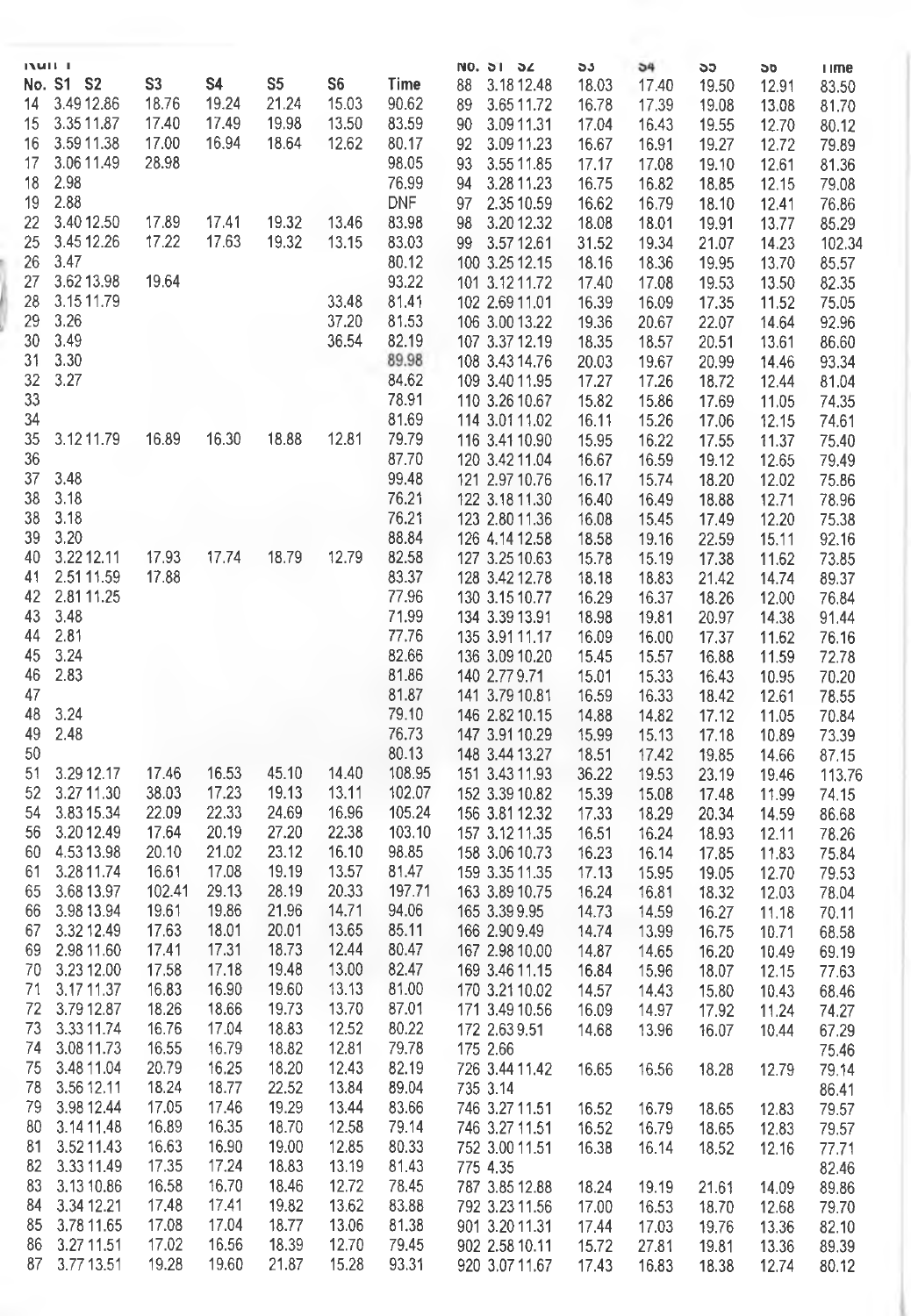# **Had a great day competing...**



# **Keep the memory with a PW Pic**

**Photo Prints available of all competitors at all Harewood 2010 events Contact Pete or Wendy: [pw@pwpics.net](mailto:pw@pwpics.net) [www.pwpics.net](http://www.pwpics.net)**

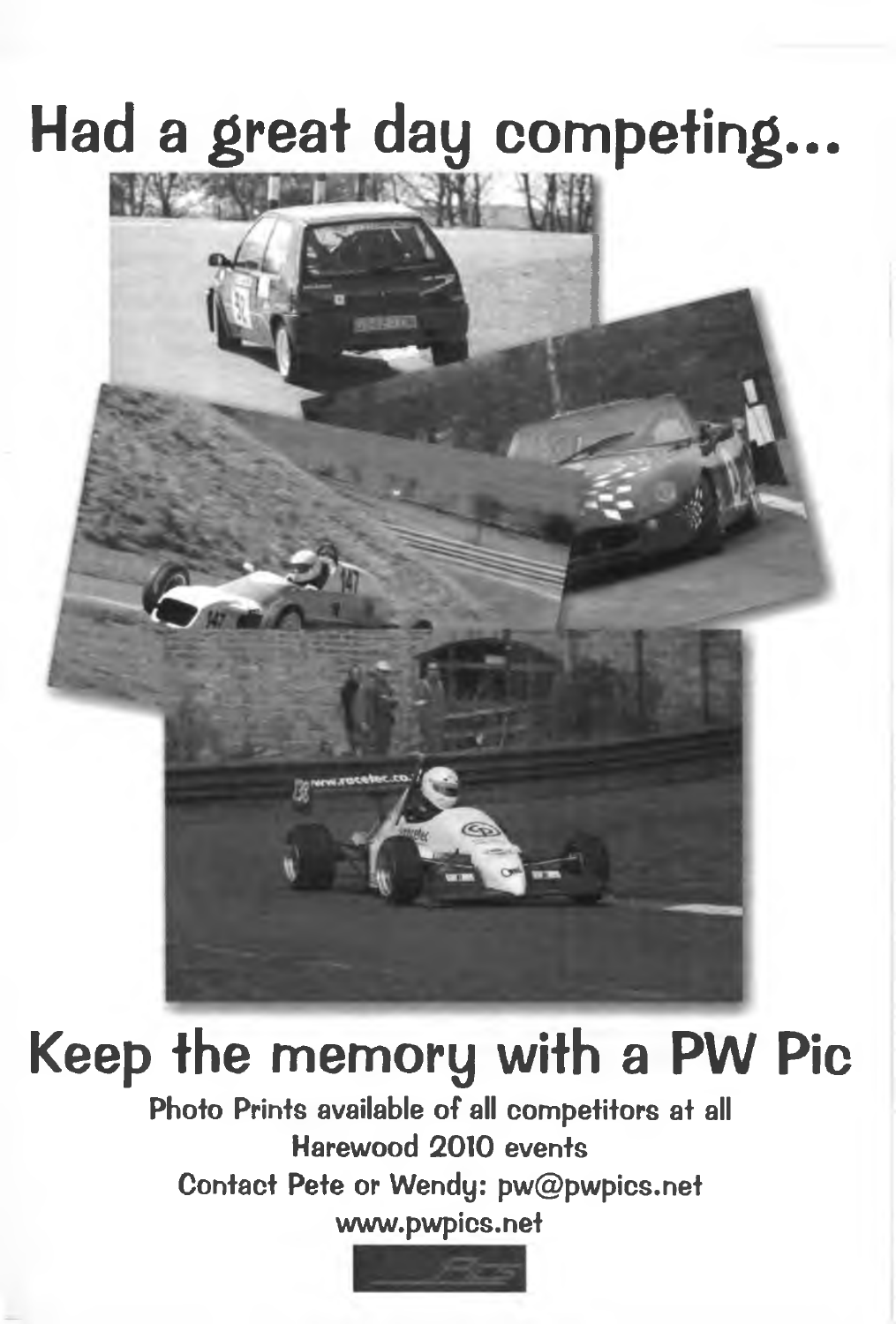|                  | <b>NO. 31 54</b> | აა    | 54    | ახ    | ১৩    | Hme    | NO. 51 52        | ১১    | 54    | ວວ    | <b>DD</b> | <b>Time</b> |
|------------------|------------------|-------|-------|-------|-------|--------|------------------|-------|-------|-------|-----------|-------------|
|                  | 946 3.27 10.76   | 15.21 | 15.23 | 16.52 | 11.07 | 72.06  | 3.3211.34<br>82  | 16.62 | 16.43 | 18.85 | 12.76     | 79.32       |
|                  | 948 3.16 12.07   | 17.78 | 17.29 | 19.76 | 13.90 | 83.96  | 3.05 10.80<br>83 | 17.48 | 16.57 | 18.43 | 12.72     |             |
|                  |                  |       |       |       |       |        |                  |       |       |       |           | 79.05       |
|                  | 963 3.66 12.39   | 18.17 | 16.71 | 19.13 | 12.32 | 82.38  | 3.35 11.58<br>84 | 17.30 | 17.47 | 19.27 | 13.38     | 82.35       |
|                  | 965 3.169.67     | 14.69 | 14.44 | 16.45 | 11.06 | 69.47  | 85<br>3.43 11.65 | 17.25 | 16.79 | 18.80 | 12.97     | 80.89       |
|                  | 966 3.94 10.50   | 15.02 | 16.00 | 17.69 | 11.79 | 74.94  | 3.40 11.51<br>86 | 17.02 | 16.97 | 18.49 | 12.45     | 79.84       |
|                  | 967 3.48 10.19   | 15.33 | 14.30 | 17.12 | 11.03 | 71.45  | 87<br>3.40 12.72 | 18.37 | 19.52 | 21.04 | 14.71     | 89.76       |
|                  |                  |       |       |       |       |        |                  |       |       |       |           |             |
| Run <sub>2</sub> |                  |       |       |       |       |        | 88<br>3.33 11.49 | 17.05 | 16.97 | 19.64 | 13.50     | 81.98       |
| 14               | 3.5212.70        | 18.48 | 18.57 | 20.71 | 14.47 | 88.45  | 4.07 11.63<br>89 | 16.75 | 17.03 | 19.17 | 13.18     | 81.83       |
|                  | 3.42 11.72       | 17.05 | 17.20 | 19.73 | 13.30 | 82.42  | 3.04 11.05<br>90 | 16.72 | 16.38 | 18.69 | 12.52     | 78.40       |
| 15               |                  |       |       |       |       |        | 3.27 11.26<br>92 | 16.57 | 16.66 | 19.00 | 12.51     | 79.27       |
| 16               | 3,30 10.99       | 16.37 | 40.18 | 22.90 | 14.01 | 107.75 |                  |       |       |       |           |             |
| 17               | 3.63 12.10       | 17.78 | 17.37 | 19.94 | 13.30 | 84.12  | 3.28 11.42<br>93 | 16.93 | 16.94 | 18.68 | 12.51     | 79.76       |
| 18               | 3.04 10.67       | 15.89 | 15.26 | 18.18 | 12.08 | 75.12  | 3.17 11.05<br>94 | 16.33 | 16.62 | 18.39 | 11.77     | 77.33       |
| 19               | 2.91 10.84       | 15.94 | 31.68 | 18.37 | 13.18 | 92.92  | 2.42 10.61<br>97 | 16.33 | 16.01 | 18.02 | 12.17     | 75.56       |
|                  |                  |       |       |       |       |        | 3.38 12.38<br>98 | 18.00 | 17.72 | 20.28 | 13.70     | 85.46       |
| 22               | 3.34 12.32       | 17.18 | 17.37 | 19.63 | 13.00 | 82.84  |                  |       |       |       |           |             |
| 25               | 3.34 11.81       | 16.99 | 17,18 | 19.54 | 13.18 | 82.04  | 99<br>3.64 12.72 | 18.06 | 18.73 | 20.58 | 13.89     | 87.62       |
| 26               | 3.00 11.05       | 16.99 | 16.41 | 18.55 | 12.81 | 78.81  | 100 3.16 11.58   | 17.20 | 17.37 | 18.92 | 13.21     | 81.44       |
| 27               | 3.32 14.02       | 20.16 | 19.45 | 20.85 | 14.12 | 91.92  | 101 3.15 11.46   | 17.06 | 16.77 | 19.44 | 13.16     | 81.04       |
|                  |                  |       |       |       |       |        | 102 2.46 10.16   | 15.77 | 15.34 | 16.83 | 11.14     | 71.70       |
| 28               | 3.22 11.33       | 16.75 | 17.00 | 18.59 | 13.06 | 79.95  |                  |       |       |       |           |             |
| 29               | 3.21 11.62       | 16.73 | 17.76 | 19.21 | 12.82 | 81.35  | 106 3.54 13.67   | 19.51 | 20.08 | 21.66 | 13.87     | 92.33       |
| 30               | 3.22 12.25       | 17.52 | 17.22 | 19.46 | 12.95 | 82.62  | 107 3.27 11.98   | 17.72 | 17.78 | 19.87 | 13.29     | 83.91       |
| 31               | 3.14 12.61       | 18.23 | 18.94 | 21.17 | 14.27 | 88.36  | 108 3.55 13.13   | 18.21 | 18.50 | 19.65 | 14.20     | 87.24       |
|                  |                  |       |       |       |       |        | 109 3.22 10.86   | 16.44 | 16.05 | 18.80 | 12.54     | 77.91       |
| 32               | 3.37 12.14       | 17.02 | 17.25 | 19.55 | 13.51 | 82.84  |                  |       |       |       |           |             |
| 33               | 2.87 11.00       | 16.81 | 16.95 | 18.24 | 12.52 | 78.39  | 110 2.85 10.45   | 15.30 | 15.53 | 26.81 | 10.80     | 81.74       |
| 34               | 3.24 11.97       | 16.98 | 16.86 | 19.25 | 13.24 | 81.54  | 114 3.30 10.79   | 15.87 | 15.28 | 16.99 | 11.53     | 73.76       |
| 35               | 3.7211.88        | 17.08 | 16.30 | 18.80 | 12.72 | 80.50  | 116 3.26 10.56   | 15.79 | 15.72 | 17.35 | 11.25     | 73.93       |
|                  |                  |       |       |       |       |        | 120 2.97 10.59   | 16.84 | 16.17 | 18.64 | 12.25     | 77.46       |
| 36               | 3.60 12.30       | 17.93 | 17.96 | 19.88 | 12.63 | 84.30  |                  |       |       |       |           |             |
| 37               | 3.8312.65        | 18.36 | 17.80 | 20.24 | 13.77 | 86.65  | 121 3.46 11.27   | 16.01 | 15.45 | 18.19 | 11.66     | 76.04       |
| 38               | 3.00 10.77       | 16.07 | 15.89 | 18.61 | 12.23 | 76.57  | 122 2.82 11.08   | 16.32 | 16.27 | 18.48 | 12.36     | 77.33       |
| 38               | 3.00 10.77       | 16.07 | 15.89 | 18.61 | 12.23 | 76.57  | 123 2.72 11.44   | 16.11 | 81.53 |       |           | <b>DNF</b>  |
|                  |                  |       |       |       |       |        | 126 4.35 12.49   | 18.82 | 19.03 | 21.73 | 14.87     | 91.29       |
| 39               | 3.03 12.65       | 18.28 | 18.94 | 20.80 | 14.03 | 87.73  | 127 3.12 10.64   | 15.45 | 15.32 | 16.93 | 11.60     |             |
| 40               | 3.10 11.75       | 17.56 | 17.27 | 18.61 | 12.55 | 80.84  |                  |       |       |       |           | 73.06       |
| 41               | 2.61 11.28       | 17.01 | 16.92 | 18.13 | 12.58 | 78.53  | 128 3.30 12.72   | 18.59 | 18.35 | 56.59 |           | <b>DNF</b>  |
| 42               | 3.24 11.19       | 15.99 | 16.79 | 18.53 | 12.86 | 78.60  | 130 2.729.81     | 14.47 | 14.81 | 16.48 | 10.88     | 69.17       |
|                  |                  |       | 15.23 |       | 11.20 | 72.49  | 134 3.12 13.55   | 17.98 | 18.40 | 20.43 | 13.83     | 87.31       |
| 43               | 3.17 10.27       | 16.06 |       | 16.56 |       |        | 135 3.45 10.56   | 15.55 | 15.11 | 16.78 | 11.40     | 72.85       |
| 44               | 2.66 11.01       | 15.82 | 16.26 | 18.33 | 12.45 | 76.53  |                  |       |       |       |           |             |
| 45               | 3.1911.97        | 17.45 | 16.92 | 18.71 | 12.97 | 81.21  | 136 3.13 10.05   | 15.21 | 15.73 | 16.82 | 10.96     | 71.90       |
| 46               | 3.0711.44        | 16.69 | 16.96 | 19.04 | 13.08 | 80.28  | 140 2.68 10.01   | 15.36 | 15.28 | 16.20 | 10.81     | 70.34       |
| 47               | 3.1712.23        | 17.99 | 17.40 | 19,42 | 23.22 | 93.43  | 141 3.33 10.91   | 17.50 | 16.15 | 18.28 | 12.11     | 78.28       |
|                  |                  |       |       |       |       |        | 146 2.83 10.26   | 14.69 | 14.43 | 17.06 | 11.27     | 70.54       |
| 48               | 2.89 11.28       | 16.79 | 16.68 | 18.81 | 12.96 | 79.41  |                  |       |       |       |           |             |
| 49               | 2.60 10.75       | 16.05 | 16.16 | 18.34 | 11.98 | 75.88  | 147 3.47 9.93    | 14.84 | 14.61 | 16.33 | 11.84     | 71.02       |
| 50               | 2.8310.96        | 16.09 | 16.39 | 17.92 | 12.28 | 76.47  | 148 3.79 12.51   | 18.63 | 17.54 | 19.87 | 13.31     | 85.65       |
| 51               | 3.29 12.44       | 19.42 | 18.29 | 19.47 | 12.97 | 85.88  | 151 3.50 11.17   | 16.42 | 17.00 | 17.95 | 12.51     | 78.55       |
|                  |                  |       | 16.41 | 18.15 | 12.03 | 77.20  | 152 3.42 10.25   | 14.54 | 14.46 | 17.58 | 11.25     | 71.50       |
| 52               | 2.90 11.27       | 16.44 |       |       |       |        | 156 3.67 12.88   | 23.46 | 17.76 | 19.83 |           |             |
| 54               | 4.11 14.56       | 21.74 | 21.92 | 24.65 | 16.67 | 103.65 |                  |       |       |       | 14.83     | 92.43       |
| 56               | 3.02 11.76       | 16.52 | 17.04 | 20.15 | 13.21 | 81.70  | 157 3.60 10.94   | 16.24 | 16.16 | 70.42 |           | <b>DNF</b>  |
| 60               | 4.39 14.09       | 19.41 | 19.91 | 22.53 | 15.47 | 95.80  | 158 3.08 10.31   | 15.49 | 15.71 | 17.67 | 11.77     | 74.03       |
| 61               | 3.0711.20        | 16.23 | 16.77 | 18.77 | 13.21 | 79.25  | 159 3.40 10.82   | 15.98 | 15.80 | 17.91 | 12.11     | 76.02       |
|                  |                  |       |       |       |       |        | 163 2.60 10.09   | 15.31 | 14.96 | 16.67 | 10.93     | 70.56       |
| 65               | 3.26 14.42       | 19.90 | 25.29 | 24.23 | 16.20 | 103.30 |                  |       |       |       |           |             |
| 66               | 3.02             |       |       | 21.88 | 15.06 | 93.60  | 165 3.33 9.26    | 14.36 | 14.34 | 16.63 | 10.91     | 68.83       |
| 67               | 3.28             |       |       | 19.53 | 13.10 | 82.62  | 166 3.43 9.59    | 14.26 | 13.97 | 16.09 | 10.26     | 67.60       |
| 69               |                  |       |       | 19.64 | 12.71 | 80.44  | 167 3.30 9.50    | 14.85 | 15.19 | 16.77 |           | F/R         |
|                  |                  |       |       |       |       |        | 169 3.34 10.77   | 15.84 | 15.54 | 18.42 | 11.81     | 75.72       |
| 70               |                  |       |       | 19.60 | 12.95 | 83.98  |                  |       |       |       |           |             |
| 71               | 3.36 11.57       | 17.21 | 17.66 | 20.10 | 12.83 | 82.73  | 170 3.03 9.83    | 13.92 | 13.11 | 14.77 | 9.73      | 64.39       |
| 72               | 3.6112.22        | 18.01 | 18.22 | 19.53 | 13.66 | 85.25  | 172 2.96 9.45    | 14.64 | 14.16 | 15.57 | 10.13     | 66.91       |
| 73               | 3.3111.31        | 16.61 | 16.57 | 18.74 | 12.60 | 79.14  | 175 2.75 11.03   | 15.81 | 15.52 | 17.30 | 11.91     | 74.32       |
|                  |                  |       |       |       |       |        | 726 3.16 11.20   | 16.58 | 16.25 | 18.76 | 12.90     | 78.85       |
| 74               | 3.2011.75        | 16.46 | 16.86 | 19.43 | 12.90 | 80.60  |                  |       |       |       |           |             |
| 75               | 3.64 11.20       | 16.93 | 16.00 | 18.22 | 12.10 | 78.09  | 735 3.02 12.86   | 18.83 | 17.71 | 20.08 | 13.43     | 85.93       |
| 78               | 3.51 10.71       | 34.89 | 17.28 | 18.76 | 12.50 | 97.65  | 746 3.13 11.08   | 25.87 | 16.84 | 18.38 | 12.84     | 88.14       |
| 79               | 3.15 12.48       | 17.48 | 17.45 | 19.07 | 13.34 | 82.97  | 746 3.13 11.08   | 25.87 | 16.84 | 18.38 | 12.84     | 88.14       |
|                  |                  |       | 16.42 | 18.52 | 12.85 | 79.22  | 752 3.18 11.27   | 16.27 | 16.62 | 18.26 | 12.16     | 77.76       |
| 80               | 3.3111.24        | 16.88 |       |       |       |        | 775 3.66 11.52   | 17.11 | 16.99 | 18.50 | 12.50     | 80.28       |
| 81               | 3.49 11.30       | 16.53 | 16.97 | 18.97 | 13.00 | 80.26  |                  |       |       |       |           |             |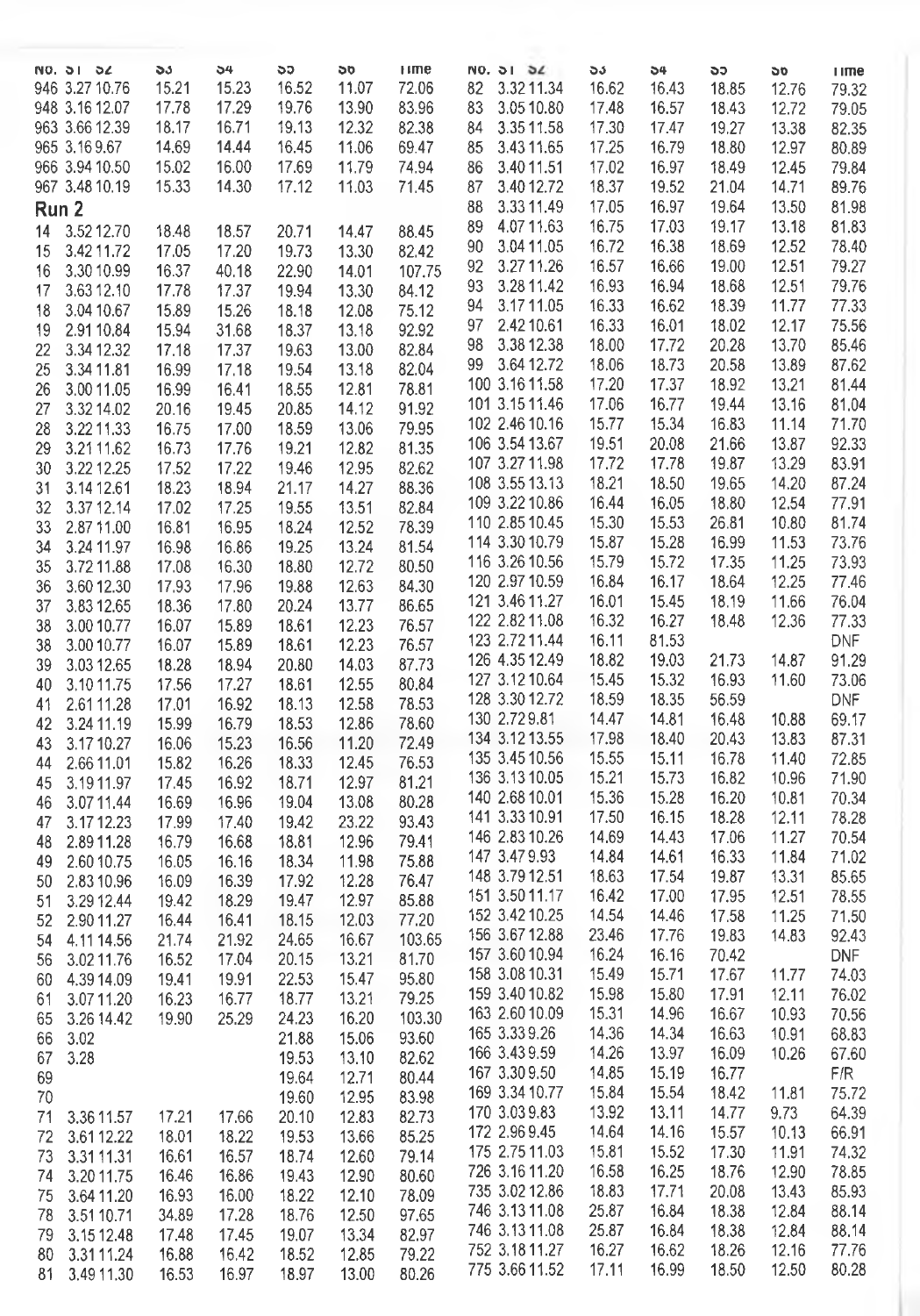|    | No. S1 S2      | S <sub>3</sub> | S4    | S5    | S6    | Time   | No. S1 S2        | S <sub>3</sub> | S4    | S5    | S6    | Time       |
|----|----------------|----------------|-------|-------|-------|--------|------------------|----------------|-------|-------|-------|------------|
|    | 787 3.44 12.55 | 18.38          | 18.32 | 21.38 | 13.94 | 88.01  | 3.28 11.21<br>81 | 16.32          | 16.93 | 19.04 | 12.64 | 79.42      |
|    | 792 3.25 11.37 | 16.69          | 16.65 | 18.47 | 12.46 | 78.89  | 82<br>3.15 11.16 | 16.40          | 16,43 | 18.38 | 12.49 | 78.01      |
|    |                |                |       |       |       |        |                  |                |       |       |       |            |
|    | 901 3.19 11.26 | 17.09          | 18.50 | 19.88 | 13.35 | 83.27  | 83<br>3.10 10.92 | 16.44          | 16.57 | 18.32 | 12.43 | 77.78      |
|    | 902 2.63 10.40 | 16.27          | 15.72 | 17.43 | 11.49 | 73.94  | 3.32 11.62<br>84 | 17.20          | 17.03 | 19.20 | 13.26 | 81.63      |
|    | 920 3.54 12.57 | 16.88          | 17.32 | 18.77 | 12.62 | 81.70  | 85<br>3.43 11.91 | 16.92          | 16.21 | 18.18 | 12.86 | 79.51      |
|    | 946 2.98 10.88 | 21.18          | 17.05 | 18.39 | 13.36 | 83.84  | 3.41 11.64<br>86 | 16.59          | 15.76 | 17.99 | 12.55 | 77.94      |
|    | 948 3.31 11.47 | 16.63          | 16.24 | 18.61 | 12.39 | 78.65  | 3.62 12.59       |                |       |       |       |            |
|    |                |                |       |       |       |        | 87               | 17.97          | 18.69 | 20.84 | 14.41 | 88.12      |
|    | 963 3.16 10.69 | 15.53          | 15.19 | 17.22 | 10.99 | 72.78  | 3.28 23.76<br>88 | 42.55          | 52.53 | 51.85 | 34.28 | 208.25     |
|    | 965 3.51 9.57  | 14.67          | 14.15 | 16.13 | 10.87 | 68.90  | 89<br>3.24 11.30 | 16.31          | 16.70 | 18.60 | 12.65 | 78.80      |
|    | 966 3.28 11.35 | 15.80          | 15.55 | 18.02 | 11.80 | 75.80  | 92<br>3.03 10.97 | 16.79          | 16.06 | 18.24 | 12.27 | 77.36      |
|    | 967 3.68 9.96  | 14.68          | 14.23 | 17.30 | 11.37 | 71.22  | 93<br>3.26 11.50 | 18.03          | 16.47 |       |       |            |
|    |                |                |       |       |       |        |                  |                |       | 18.04 | 12.34 | 79.64      |
|    | Run 3          |                |       |       |       |        | 94<br>3.2110.89  | 16.16          | 16.04 | 18.15 | 11.93 | 76.38      |
| 14 | 3.36 12.85     | 18.13          | 18.65 | 20.66 | 14.38 | 88.03  | 2.63 10.78<br>97 | 16.72          | 16.59 | 18.19 | 12.44 | 77.35      |
| 16 | 3.46 10.99     | 16.63          | 16.23 | 18.25 | 11.91 | 77.47  | 98<br>3.14 12.04 | 17.95          | 17.54 | 20.16 | 13.50 | 84.33      |
|    |                |                |       |       |       |        | 3.59 12.88<br>99 | 18.03          | 17.95 | 19,67 | 13,68 | 85.80      |
| 17 | 3.44 11.80     | 17.04          | 16.39 | 18.91 | 12.70 | 80.28  |                  |                |       |       |       |            |
| 19 | 2.65 10.76     | 15.99          | 16.90 | 17.78 | 11.85 | 75.93  | 100 3.23 11.69   | 17.58          | 17.13 | 19.18 | 12.85 | 81.66      |
| 22 | 3.43 12.56     | 17.58          | 17.92 | 19.61 | 13.07 | 84.17  | 101 3.17 11.35   | 16.76          | 16.96 | 18.83 | 12.59 | 79.66      |
| 25 | 3.33 11.75     | 16.88          | 16.88 | 18.90 | 13.32 | 81.06  | 102 2.60 10.09   | 15.59          | 15.01 | 17.18 | 11.01 | 71.48      |
|    |                |                |       |       |       |        | 106 3.37 13.07   | 18.27          | 18.76 | 20.79 | 13.79 | 88.05      |
| 26 | 3.6711.32      | 16.67          | 15.89 | 18.32 | 12.78 | 78.65  |                  |                |       |       |       |            |
| 27 | 3.88 13.80     | 18.62          | 18.71 | 20.61 | 14,13 | 89.75  | 107 3.33 11.79   | 17.31          | 17.17 | 19.27 | 12.80 | 81.67      |
| 29 | 3.40 11.40     | 16.20          | 16.84 | 19.31 | 12.65 | 79.80  | 108 3.82 13.53   | 18.44          | 18.37 | 19.92 | 13.80 | 87.88      |
| 30 | 3.18 11.97     | 16.81          | 16.51 | 18.80 | 12.78 | 80.05  | 109 2.95 11.42   | 16.33          | 15.87 | 18.02 | 12.35 | 76.94      |
|    |                |                |       |       |       |        | 110 2.99 10.46   | 15.66          | 15,33 | 17.39 | 10.82 | 72.65      |
| 31 | 3.50 12.51     | 18.18          | 18.34 | 20.51 | 14.30 | 87.34  |                  |                |       |       |       |            |
| 32 | 3.27 11.50     | 16.60          | 16.96 | 19.09 | 13.11 | 80.53  | 114 2.90 10.77   | 15.88          | 15.49 | 17.44 | 11.58 | 74.06      |
| 33 | 3.06 11.00     | 16.21          | 16.16 | 18.56 | 12.23 | 77.22  | 116 2.90 10.72   | 15.34          | 15.33 | 16.75 | 10.70 | 71.74      |
| 34 | 3.7111.89      | 16.92          | 16.91 | 18.96 | 12.97 | 81.36  | 120 2.80 10.89   | 16.16          | 16.08 | 17.95 | 11.46 | 75.34      |
| 35 | 3.43 11.59     | 16.64          | 17.52 | 18.69 | 12.55 | 80.42  | 121 3.44 11.15   | 16.25          | 15.80 | 18.19 | 11.59 | 76.42      |
|    |                |                |       |       |       |        | 122 2.74 11.42   | 16.36          | 15.71 | 17.80 | 12,30 | 76.33      |
| 36 | 3.66 11.83     | 16.97          | 16.88 | 19.18 | 12.38 | 80.90  |                  |                |       |       |       |            |
| 37 | 3.75 12.03     | 17.44          | 17.84 | 19.78 | 13.87 | 84.71  | 123 2.83 12.01   | 16.70          | 16.28 | 17.88 | 12.03 | 77.73      |
| 38 | 3.25 10.66     | 15.90          | 15.98 | 17.46 | 11.41 | 74.66  | 126 3.16 11.65   | 18.51          | 18.58 | 20.44 | 13.92 | 86.26      |
| 38 | 3.25 10.66     | 15.90          | 15.98 | 17.46 | 11.41 | 74.66  | 127 3.03 10.60   | 16.13          | 15.34 | 17.08 | 11.44 | 73.62      |
|    |                |                |       |       |       |        | 134 3.24 13.35   | 17.98          | 18.51 | 20.69 | 14.11 | 87.88      |
| 39 | 3.45 12.22     | 17.81          | 18.11 | 20.86 | 13.53 | 85.98  | 135 2.83 10.28   |                |       |       |       |            |
| 40 | 3.26 11.65     | 17.59          | 17.85 | 18.75 | 12.91 | 82.01  |                  | 15.29          | 14.84 | 16.66 | 11.18 | 71.08      |
| 41 | 2.46 10.99     | 16.87          | 16.56 | 19.18 | 13,14 | 79.20  | 136 2.61 9.69    | 14.38          | 14.40 | 15.96 | 10.33 | 67.37      |
| 42 | 3.08 11.10     | 15.94          | 16.09 | 18.13 | 12.59 | 76.93  | 140 2.59 9.98    | 15.18          | 15.48 | 16.26 | 10.93 | 70.42      |
| 43 | 3.28 30.91     | 16.98          | 16.55 | 18.31 | 13.88 | 99.91  | 146 2.50 9.83    | 15.32          | 14.73 | 16.21 | 10.22 | 68.81      |
|    |                |                |       |       |       |        | 147 3.66 10.22   | 15.13          | 15.01 | 16.61 | 10.65 | 71.28      |
| 44 | 2.75 11.09     | 15.95          | 15.89 | 18.35 | 12.16 | 76.19  |                  |                |       |       |       |            |
| 45 | 3.26 11.60     | 16.50          | 16.39 | 18.39 | 12.68 | 78.82  | 148 3.56 12.76   | 19.19          | 18.76 | 19.92 | 13.20 | 87.39      |
| 46 | 3.06 11.35     | 16.64          | 16.91 | 19.40 | 12.89 | 80.25  | 151 2.68 10.38   | 15.29          | 14.78 |       |       | <b>DNF</b> |
| 47 | 3.78 12.25     | 18.03          | 16.96 | 19.15 |       | DNF    | 156 3.00 12.06   | 17.32          | 17.35 | 20.05 | 14.74 | 84.52      |
| 48 | 2.98 11.37     |                |       | 18.52 |       | 78.07  | 157 2.73 10.83   | 16.26          | 15.84 | 18.61 | 11.55 | 75.82      |
|    |                |                |       |       | 12.64 |        | 158 2.64 10.51   | 15.46          | 15.68 | 17.51 | 11.60 | 73.40      |
| 49 | 2.93 10.23     |                |       | 17.41 | 11.50 | 73.76  |                  |                |       |       |       |            |
| 50 | 2.93 11.64     |                |       | 18.06 | 12.12 | 76.45  | 165 2.35 9.20    | 14.35          | 13.66 | 15.00 | 9.93  | 64.49      |
| 51 | 2.92 12.08     | 17.29          | 16.85 | 18.26 | 11.94 | 79.34  | 166 2.68 9.17    | 14.59          | 13.69 | 15.79 | 10.25 | 66.17      |
| 52 | 2.87 11.49     | 16.38          | 16.13 | 18.76 | 12.22 | 77.85  | 167 2.62 9.09    | 13.66          | 13.68 | 15.87 | 9.56  | 64.48      |
|    |                |                |       |       |       |        | 170 2.46 8.91    | 13.50          | 12.71 |       |       | <b>DNF</b> |
| 54 | 3.90           |                |       | 24.02 | 16.21 | 100.85 |                  |                |       |       |       |            |
| 56 | 3.08 11.38     |                |       | 18.79 | 13.10 | 79.56  | 172 2.50 8.88    | 14.23          | 12.98 | 14.78 | 9.37  | 62.74      |
| 60 | 3.54 13.15     | 34.74          | 20.54 | 22.17 | 15.33 | 109.47 | $1/5$ 2.78 10.68 | 15.69          | 15.30 | 17.40 | 11.73 | 73.58      |
| 65 | 3.33 13.73     | 19.76          | 20.21 | 22.50 | 14.43 | 93.96  | 726 3.40 10.85   | 16.07          | 16.01 | 19.68 | 12.47 | 78.48      |
|    | 3.77 13.39     | 19.29          | 19.39 | 21.99 | 14.97 | 92.80  | 735 3.09 12.28   | 18.22          | 17.56 | 19.96 | 13.90 | 85.01      |
| 66 |                |                |       |       |       |        | 746 3.25 11.18   | 16.20          | 16.26 | 18.49 | 12.88 | 78.26      |
| 67 | 3.29 11.92     | 16.63          | 16.97 | 18.70 | 12.82 | 80.33  |                  |                |       |       |       |            |
| 69 | 2.77 11.88     | 17.17          | 20.43 | 19.39 | 12.92 | 84.56  | 746 3.25 11.18   | 16.20          | 16.26 | 18.49 | 12.88 | 78.26      |
| 70 | 3.39 11.80     | 17.84          | 17.00 | 19.05 | 12.90 | 81.98  | 752 2.98 10.98   | 16.13          | 15.48 | 17.41 | 12.00 | 74.98      |
| 71 | 3.19 11.60     | 16.94          | 16.89 | 18.94 | 12.27 | 79.83  | 775 3.72 11.43   | 16.74          | 16.68 | 18.52 | 12.49 | 79.58      |
|    |                |                |       |       |       |        | 787 3.01 12.36   | 18.14          | 18.24 | 20.54 | 13.55 | 85.84      |
| 72 | 3.49 11.75     | 17.64          | 17.69 | 19.12 | 12.75 | 82.44  |                  |                |       |       |       |            |
| 73 | 3.36 11.45     | 16.53          | 16.97 | 18.91 | 12.38 | 79.60  | 792 3.17 11.37   | 16.51          | 16.35 | 18.13 | 12.26 | 77.79      |
| 74 | 3.42 11.66     | 16.24          | 16.67 | 22.64 | 14.60 | 85.23  | 901 3.13 11.33   | 17.17          | 17.42 | 19.39 | 13.13 | 81.57      |
| 75 | 3.94 11.30     | 16.39          | 15.93 | 17.84 | 12.07 | 77.47  | 902 2.61 10.00   | 15.55          | 14.99 | 17.36 | 11.26 | 71.77      |
| 78 | 3.24 11.54     | 15.99          | 15.80 | 17.91 | 11.90 |        | 920 3.39 11.60   | 16.69          | 17.23 | 18.06 | 12.35 | 79.32      |
|    |                |                |       |       |       | 76.38  |                  | 15.19          | 14.93 | 16.55 |       | 71.37      |
| 79 | 3.40 11.77     | 17.01          | 17.81 | 19.50 | 13.49 | 82.98  | 946 3.22 10.61   |                |       |       | 10.87 |            |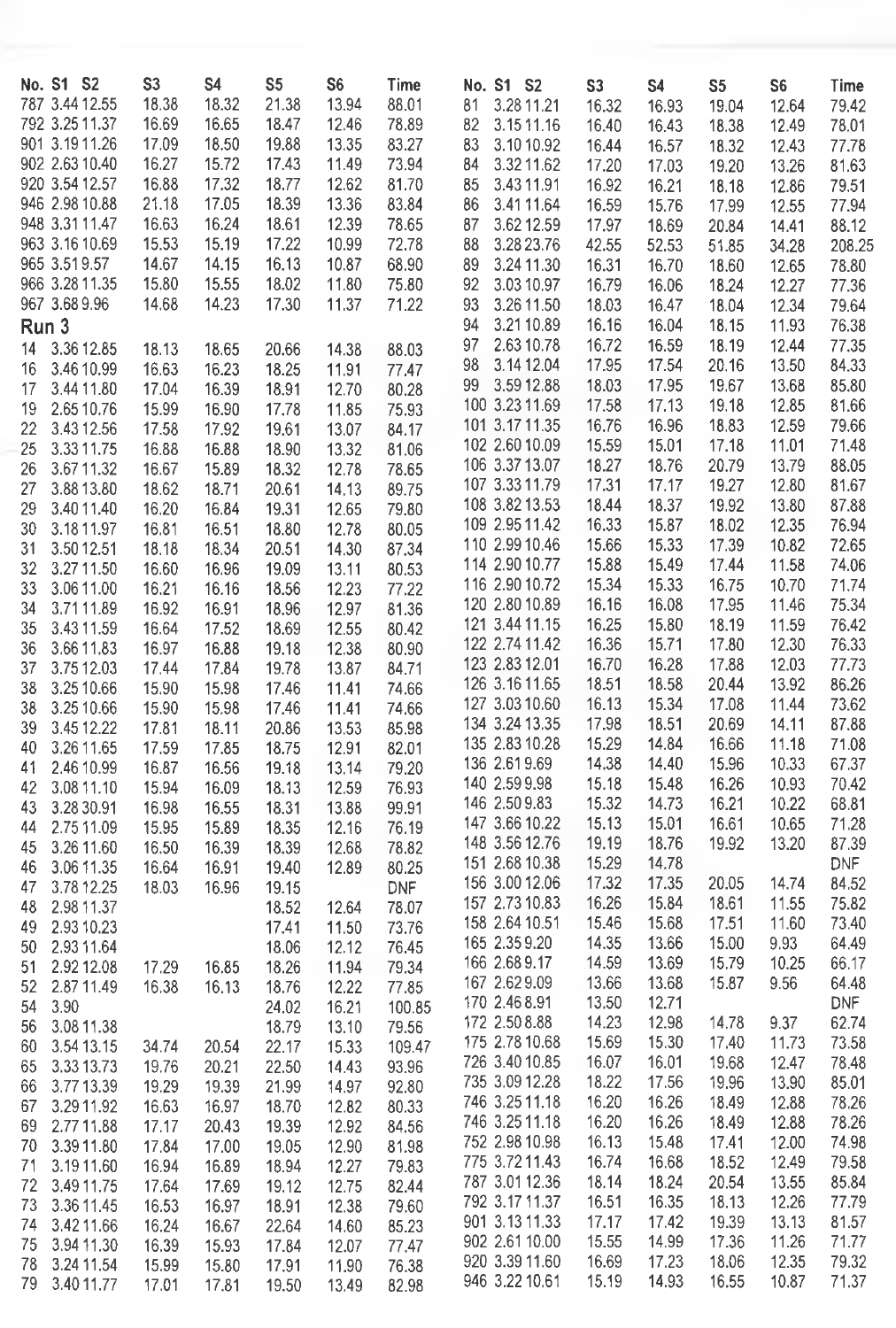| No. S1 S2      | S3.   | S4    | S5.   | S6.   | Time  |
|----------------|-------|-------|-------|-------|-------|
| 948 2.89 11.35 | 16.64 | 19.72 | 18.68 | 12 67 | 81.95 |
| 965 2.46 9.20  | 13.84 | 13.48 | 14.96 | 10.23 | 64.17 |
| 967 3.339.71   | 14.32 | 13.55 | 15.63 | 9.74  | 66.28 |
|                |       |       |       |       |       |

**Run 4**

|                       | Donor                                        | <b>Prize</b>                   | Winner               |
|-----------------------|----------------------------------------------|--------------------------------|----------------------|
|                       | <b>BARC</b>                                  | Whisky                         | A Fox                |
| RAW                   | <b>BARC</b>                                  | White Wine                     | Ian Charlesworth     |
|                       | <b>BARC</b>                                  | <b>Red Wine</b>                | Jan Jagger           |
|                       | Karl Jackson                                 | <b>Cadburys Roses</b>          | <b>Andy Boyes</b>    |
| $\boldsymbol{\omega}$ | George Bleasdale                             | <b>Blossom Hill White Wine</b> | <b>Arthur Heaton</b> |
|                       | George Bleasdale                             | <b>Blossom Hill Red Wine</b>   | Peter Walker         |
| <b>SHAL</b>           | Ian Thomas                                   | Merlot White Wine              | Naomi Crib           |
|                       | Janet Ford/ Iain Davidson                    | <b>Bells Whisky</b>            | <b>Chris Brook</b>   |
| MAR                   | Pete Cahill/Wendy Blakestone Shiraz Red Wine |                                | John Cuppit          |
|                       | <b>Chris Price</b>                           | <b>Red Wine</b>                | Danny Bowman         |
|                       | <b>Chris Price</b>                           | White Wine                     | <b>Charles Jones</b> |
|                       | <b>Geoff Harrison</b>                        | Rose Wine                      | Chris Wright         |



2010 **Event dates**

- **3 /4 July British C ham pionship Hillclim b**
- **7 August** Yorkshire Speed Hillclimb
- **8 August Montague Burton Hillclimb**
- 29 August Summer Championship Hillclimb
- **18 September** Greenwood Cup Hillclimb
- 19 September Mike Wilson Memorial Hillclimb

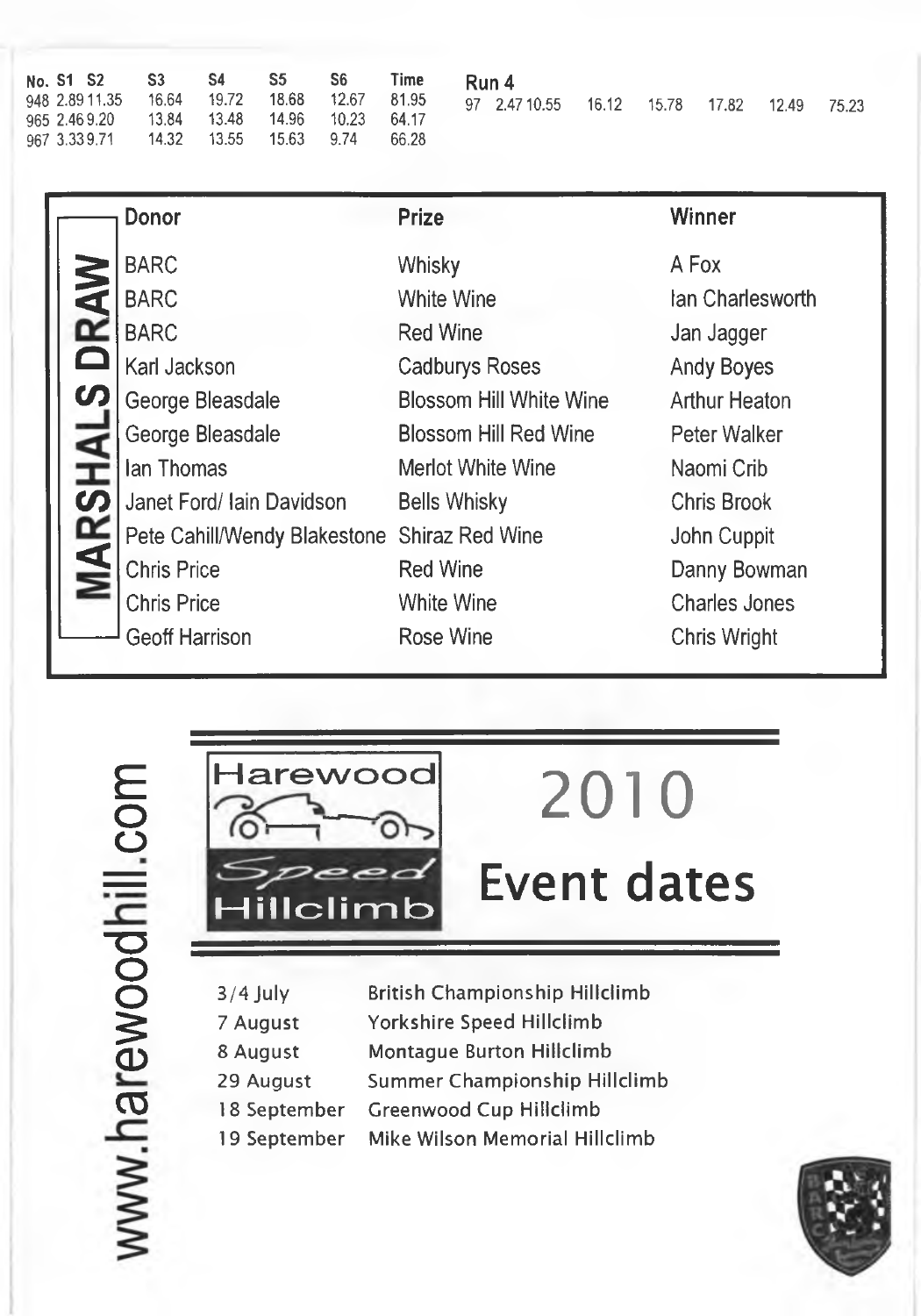## **BARC YORKSHIRE CENTRE Harewood** *Speed* **Hillclimb Championship 2010 Results after round 3**

|                          | <b>Pos Name</b>        | R <sub>1</sub> | R <sub>2</sub> | R <sub>3</sub> | Total |  |
|--------------------------|------------------------|----------------|----------------|----------------|-------|--|
|                          | <b>Paul Martin</b>     | 19.06          | 19.44          | 10.59          | 49.09 |  |
| $\overline{2}$           | Vini Dobson            | 18.25          | 18.58          | 11.34          | 48.17 |  |
| 3                        | Kenny Brookes          | 18.09          | 18.97          | 10.88          | 47.94 |  |
| $\overline{\mathcal{A}}$ | Henry Moorhouse        | 18.60          | 18.68          | 8.49           | 45.77 |  |
| 5                        | <b>Steve Mitchell</b>  | 17,94          | 18.17          | 9.56           | 45.67 |  |
| 6                        | Daniel Hollis          | 15.20          | 16.42          | 9.14           | 40.76 |  |
| $\overline{7}$           | <b>Dale</b> Cordingley | 16.48          | 16.68          | 5.53           | 38.69 |  |
| 8                        | Clive Lightburn        | 15.33          | 15.88          | 7.42           | 38.63 |  |
| 9                        | Tracey Taylor-West F   | 15.29          | 15.68          | 7.46           | 38.43 |  |
| 10                       | Mark Teale             | 18.05          | 19.02          | 0.00           | 37.07 |  |
| 11                       | <b>Bobby Fryers</b>    | 18.21          | 18.48          | 0.00           | 36.69 |  |
| 12                       | Tim Houseman           | 13.27          | 14.33          | 8.91           | 36.51 |  |
| 13                       | John Graham            | 17.71          | 18.71          | 0.00           | 36.42 |  |
| 14                       | James Kerr             | 18.23          | 18.08          | 0.00           | 36.31 |  |
| 15                       | David Grey             | 14.93          | 14.65          | 5.62           | 35.20 |  |
| 16                       | Sarah Cordingley       | 15.42          | 16.09          | 2.97           | 34.48 |  |
| 17                       | lain Davidson          | 13.93          | 14.23          | 5.73           | 33.89 |  |
| 18                       | Les Procter            | 14.31          | 15.35          | 3.32           | 32.98 |  |
| 19                       | Simon Smith            | 10.98          | 12.96          | 7.50           | 31.44 |  |
| 20                       | <b>Richard Vale</b>    | 19.87          | 0.00           | 10.54          | 30.41 |  |
| 21                       | Graham Smith           | 12:70          | 15:32          | 1.29           | 29.31 |  |
| 22                       | Robert Bellerby        | 0.00           | 18.10          | 10.18          | 28.28 |  |
| 23                       | Simon Green            | 0.00           | 18.79          | 8.54           | 27.33 |  |
| 24                       | <b>Richard Pope</b>    | 14.18          | 12.89          | 0.00           | 27.07 |  |
| 25                       | Ed Carter              | 12.02          | 13.14          | 1.34           | 26.50 |  |
| 26                       | John Chacksfield       | 0.00           | 16.95          | 9.13           | 26.08 |  |
| 27                       | David Ormerod Jnr      | 16.68          | 0.00           | 7,98           | 24.66 |  |
| 28                       | David Sturdy           | 0.00           | 15.96          | 7.55           | 23.51 |  |
| 29                       | Sarah Bosworth F       | 15.34          | 0.00           | 7.94           | 23.28 |  |
| 30                       | Karl Jackson           | 13.50          | 0.00           | 7.97           | 21.47 |  |
| 31                       | Richard Vaughan        | 10.66          | 10.56          | 0.00           | 21.22 |  |
| 32                       | David Ormerod Snr      | 14.20          | 0.00           | 4.00           | 18.20 |  |
| 33                       | Paul Houghton          | 7.15           | 8.20           | 2.70           | 18.05 |  |
| 34                       | Janet Ford F           | 8.88           | 9.09           | 0.00           | 17.97 |  |
| 35                       | Peter Whittle          | 0.00           | 15.88          | 0.00           | 15.88 |  |
| 36                       | <b>Steve Carter</b>    | 6.55           | 9.28           | 0.00           | 15.83 |  |
| 37                       | Natasha Forret F       | 0.00           | 10.88          | 4.94           | 15.82 |  |
| 38                       | David Spaull           | 15.28          | 0.00           | 0.00           | 15.28 |  |
| 39                       | David Blakeston        | 14.49          | 0.00           | 0.00           | 14.49 |  |
| 40                       | Michael Bellerby       | 14.47          | 0.00           | 0.00           | 14.47 |  |
|                          |                        |                | 13,22          |                | 13.22 |  |
| 41<br>42                 | <b>Simon Bailey</b>    | 0.00<br>3.22   | 6.78           | 0.00<br>0.00   | 10.00 |  |
|                          | Pete Spencer           | 7.99           | 0.00           |                |       |  |
| 43                       | <b>Chris Price</b>     |                |                | 0.00           | 7.99  |  |
| 44                       | <b>Colin Birkbeck</b>  | $0.00\,$       | 0.00           | 7.48           | 7.48  |  |
| 45                       | F<br>Marie Dobson      | 1.41           | 0.00           | 0.00           | 1.41  |  |
| 46                       | George Bleasdale       | 0.00           | 0.00           | 0.00           | 0.00  |  |
| 47                       | Nicola Dearden F       | 0.00           | 0.00           | 0.00           | 0.00  |  |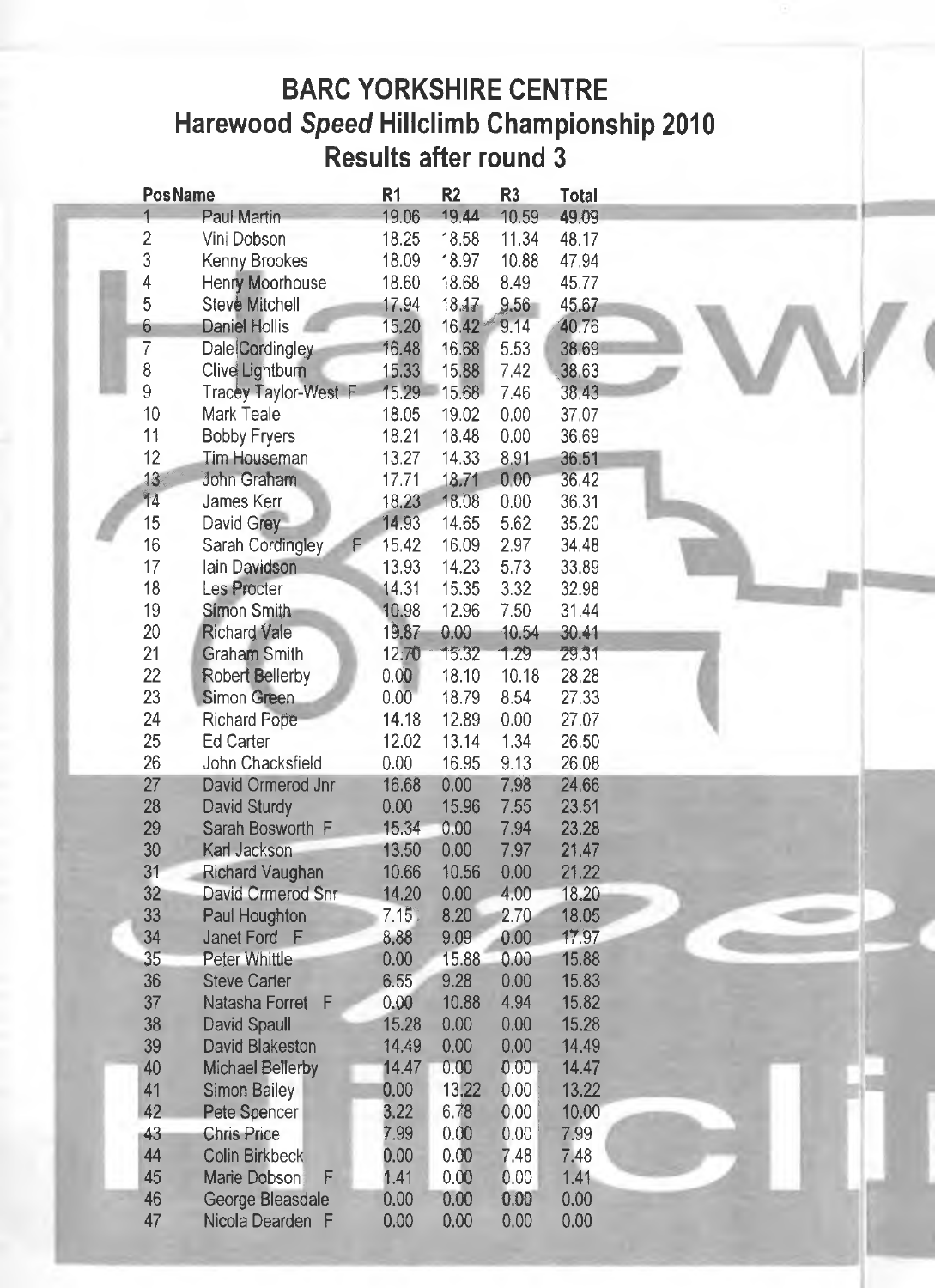### **BARC YORKSHIRE CENTRE Harewood** *Speed* **Hillclimb FTD Championship 2010 Results after round 3**

| Pos  | Name                  | R1 | R2 | R3 | Total |
|------|-----------------------|----|----|----|-------|
|      | Clive Lightburn       | 10 | 9  | 8  | 27    |
| 2    | David Grey            | 9  | 8  | 6  | 23    |
| 3    | John Chacksfield      | 0  | 10 | 10 | 20    |
| $4=$ | lain Davidson         | 6  | 5  | 7  | 18    |
| $4=$ | Dale Cordingley       |    | 6  | 5  | 18    |
| $6=$ | <b>Colin Birkbeck</b> | O  | 0  | 9  | 9     |
| $6=$ | Sarah Cordingley      | 5  | 4  | Ω  | 9     |
| $6=$ | Graham Smith          | 2  |    | O  | 9     |
| $6=$ | Ed Carter             | 4  | 3  | 2  | 9     |
| $6=$ | Richard Pope          | 8  |    |    | 9     |
| 11   | Les Procter           | 3  | 2  |    | 6     |
| 12   | Vini Dobson           | N  | ი  |    | 4     |
| 13   | Karl Jackson          | Λ  | Ŋ  | 3  | 3     |
| 14   | Kenny Brookes         |    |    |    |       |
|      |                       |    |    |    |       |